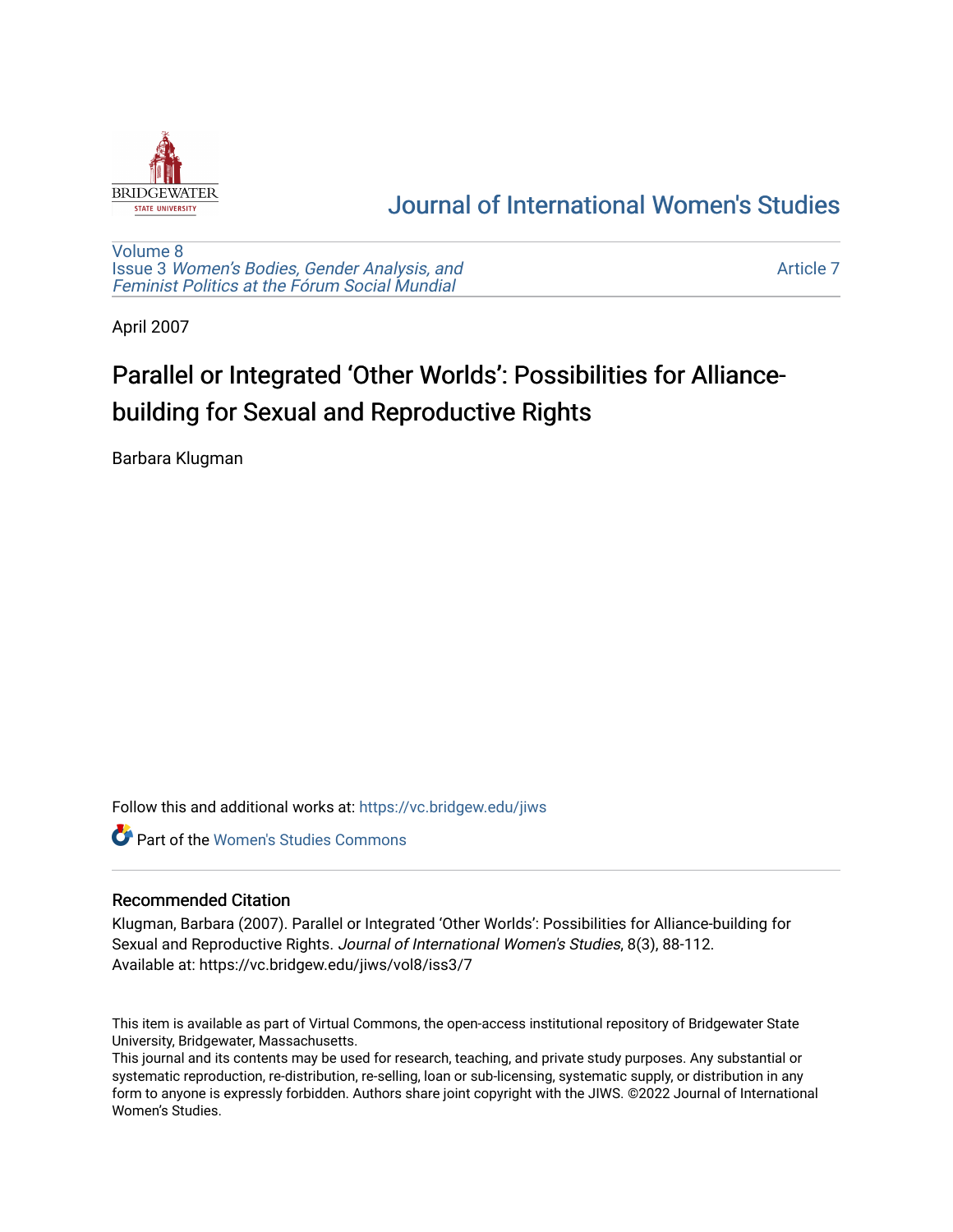This journal and its contents may be used for research, teaching and private study purposes. Any substantial or This journal and its contents may be distributed by research, referring and others world purposes. Any substantial or<br>systematic reproduction, re-distribution, he selling, bear in star-intensing, systematic supply or distr to anyone is expressly forbidden. ©2007 Journal of International Women's Studies.

# **Parallel or Integrated 'Other Worlds': Possibilities for Alliance-building for Sexual and Reproductive Rights**

By Barbara Klugman<sup>1</sup>

#### **Abstract**

The author proposes that the paradigms within which struggles for reproductive and sexual rights are waged fail to engage with those dimensions of sexuality and reproduction that are inscribed into the broader organization of social and economic life nationally and globally. In the case of reproductive rights she argues that the possibility of delivering quality reproductive health services is determined not only by ideological struggles regarding people's right to control their sexual and reproductive selves but also by the extent of the state's commitment to delivery of services as well as global factors influencing state capacity, such as debt, or the impact of international trade agreements and corporate policies on costs of health commodities. Yet reproductive rights activism does not seek alliances with others concerned with questions of state capacity and accountability for provision of services to the public. This is evident in the presentation of parallel events at the WSF, rather than the inclusion of health services including sexual and reproductive health services as part of the discussion on the dominant themes of the WSF regarding both citizenship and globalization. In relation to sexual rights, the author argues that the dominance of identity politics as the paradigm of mobilization leads to failure to recognize that many of the impacts of discrimination on the basis of sexual or gender diversity are also experienced, albeit in different ways, by other marginalized groups, whether immigrants, poor people or different ethnic groups. The use of an essentialist identity paradigm prevents the development of alliances around the more fundamental problem of lack of access to the benefits of full citizenship for all of those who do not fit the hegemonic norm. She proposes that an effort to rethink these challenges would contribute towards the development of alliances at the World Social Forum and beyond to challenge those factors that ultimately undermine both sexual and reproductive rights.

*Keywords:* Gender, Reproductive, Sexual

#### **Introduction**

 $\overline{a}$ 

A fair amount has been said, and a lot of organizing has been undertaken, to try to ensure that women's voices are heard across the different themes of the World Social Forum (WSF). A review of the programs of the WSF each year shows an increasing range of events on gender-related issues, and the increased involvement of organizations

Journal of International Women's Studies Vol. 8 #3 April 2007 88

<sup>&</sup>lt;sup>1</sup> Barbara Klugman is a Senior Program Officer on Sexuality and Reproductive Health at the Ford Foundation in New York. Previously, she directed the Women's Health Project at the School of Public Health, University of the Witwatersrand, South Africa. She draws on a history of political activism, research and capacity building around social justice, including on the intersections between gender, race and class in shaping sexual and reproductive rights and health.

The opinions expressed in this paper are those of the author and do not necessarily reflect those of the Ford Foundation.

I would like to thank Laurie Prendergast for research, translations and insights and the editors and peer reviewers of JIWS for their very helpful suggestions.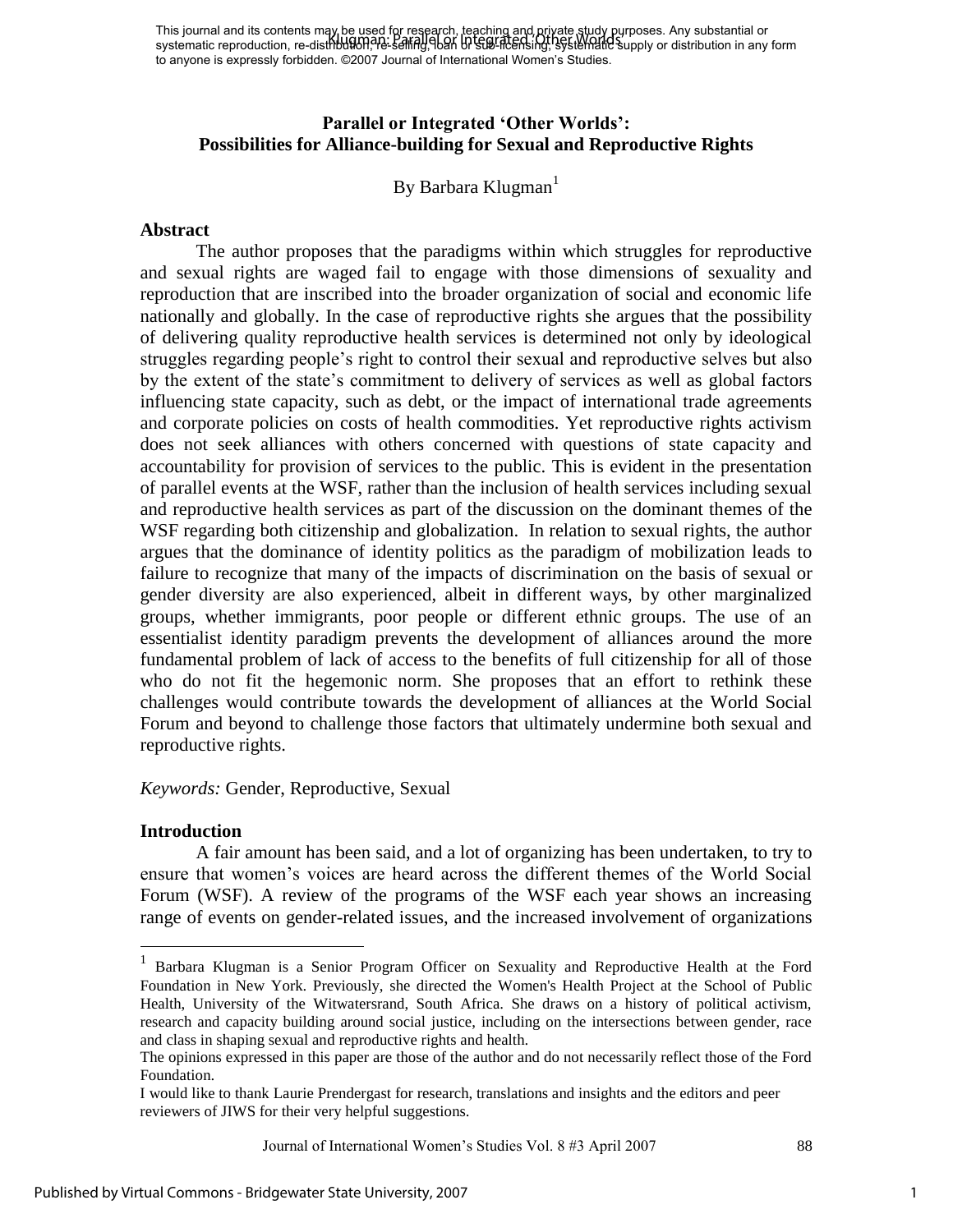concerned with women's rights in different themes of the WSF (Duddy, 2004). This has been fostered partly by the achievement of inclusion of women on the International Coordinating Council of the WSF, concerted efforts amongst networks of feminist organizations to organize events at the WSF (Duddy, 2004a), and by the growing role of the WSF in the imagination of social movements, including women's and Lesbian, Gay, Bisexual and Transgender (LGBT) movements, globally. However, as Haralanova (2005) notes, with only 25 out of 570 events/workshops on the first day of the 2005 Forum relating directly to women's rights, there is a long way to go for these issues to get onto the agenda. In addition, there remains contestation as to the relative strategic value of organizing autonomous women's spaces versus taking feminism into all the themes of the WSF (Alvarez, 2003). León (2002) argues the need for "focusing on the linkage among gender relations and racism, homophobia, classism and all forms of discrimination, locating the different contexts in which women's overall proposals are developed, and the multiple range of perspectives and priorities inherent in each of the inter-relationships that they produce". This paper begs the question of what doing so would mean in practice. It explores this challenge in relation to one dimension of the feminist project – that of sexual and reproductive rights.

In this paper I explore the question of whether the attention to sexual and reproductive rights in separate events or in parallel to other issues is the best mechanism for building their currency within the WSF. More importantly, are these separate or parallel approaches the best options for winning attention to sexual and reproductive rights as part of the discourse and concern of the dominant symbolic refrain of the WSF − challenging the inequities of economic globalization? As long as sexual and reproductive rights remain parallel rather than integrated issues, conversation only goes as far as recognizing a diversity of issues and movements, but these events neither theorize nor work out strategies to embed sexual and reproductive rights within broader concerns of the WSF. In this paper I will suggest that the dominant discourses and ways of approaching sexuality and reproduction limit their impact at the Forum and beyond, and do not contribute to giving substantive content to the currently symbolic "transversal" themes of the WSF, which by Porto Allegre in 2005, included gender, diversities, struggle against patriarchal capitalism, struggle against racism and other types of exclusion based on ancestry, social emancipation and political dimensions of struggles<sup>2</sup> (World Social Forum, 2005), all of which are pertinent to sexual and reproductive rights.

I want to explore two specific ways of seeing in relation to sexual and reproductive rights which I will argue limit the ability of activists working on these issues to win support for their agenda as part of the broader agendas for alternative forms of globalization. In relation to sexual and reproductive health and rights (SRHR), I will look at how it is addressed as a stand-alone or "vertical" issue separated from other questions of state and corporate responsibility and globalization. In relation to sexual rights, I will look at the notion of LGBT identities as the framing concept for this struggle to the exclusion of other dimensions of marginalization which have similar impacts. I will then propose an alternative approach to understanding and hence strategizing to promote

Journal of International Women's Studies Vol. 8 #3 April 2007 89

 $\overline{a}$ 

 $2^2$  The terminology changes over time. At the WSF in Caracas in 2006 the transversal themes were only diversities and gender. In Bamako, in contrast, instead of transversal themes, patriarchy and women were addressed in their own theme: "Alliance between patriarchalism and neoliberalism and marginalization of women's struggles" and there was no reference to diversity (World Social Forum, 2005).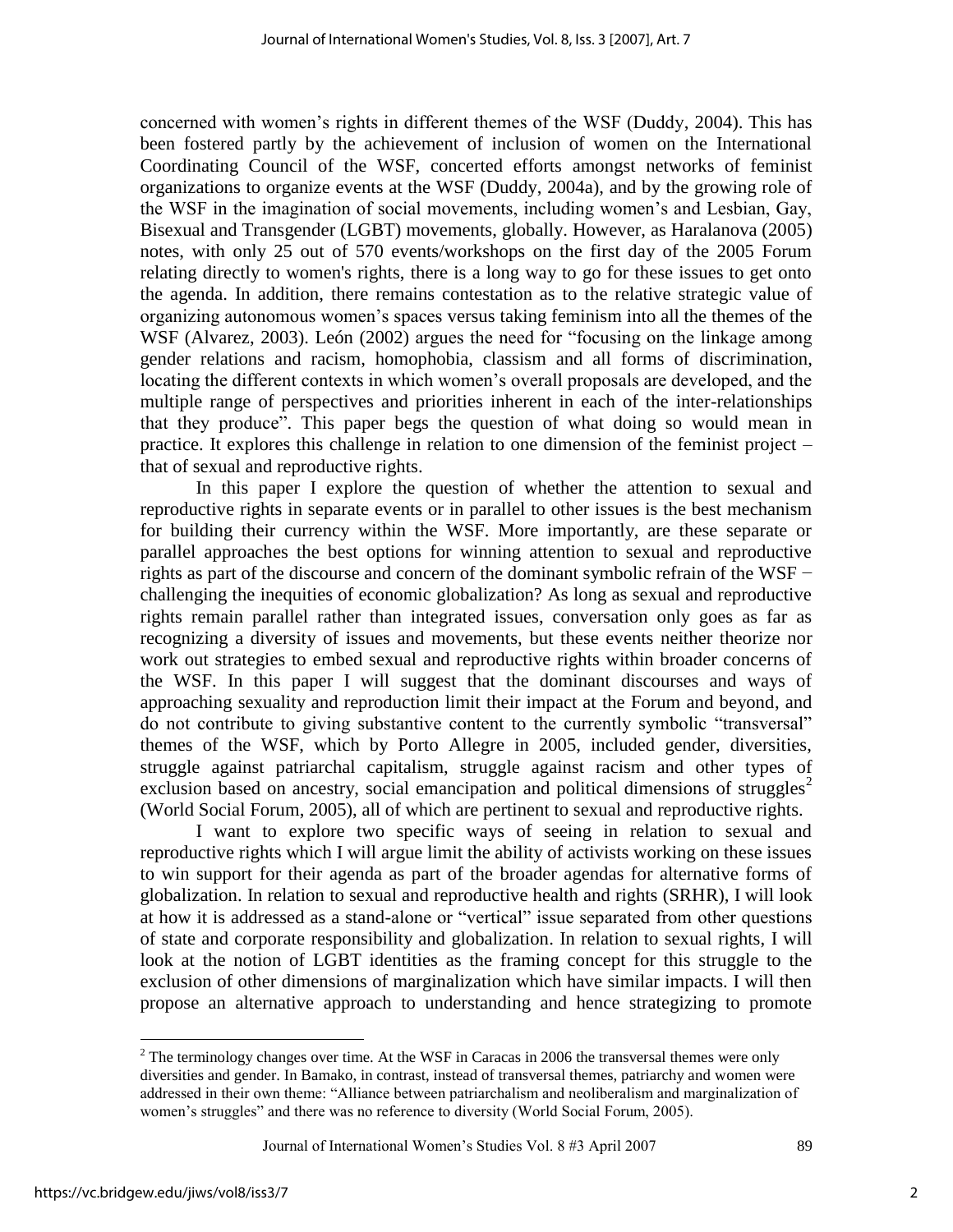sexual and reproductive rights in the context of the WSF and beyond, using the notion of citizenship as its basis.

But first, a note on terminology. In the paper I use "SRHR" to refer to the movement and claims that originated from a focus primarily on women's call for control over their reproductive capacity and their advocacy for provision of reproductive health services. Many activists have brought a broader more inclusive notion of sexuality and sexual health into this frame, hence "*sexual* and reproductive health and rights." But for the purposes of this paper, SRHR refers to work for sexual and reproductive health and rights that stems from the focus on women's bodies. The term "sexual rights" is used to refer the right of all people<sup>3</sup> to "have control over and decide freely and responsibly on matters related to their sexuality, including sexual and reproductive health, free of coercion, discrimination and violence" (United Nations, 1995, para. 96). Exercising of this right requires equal relationships between partners<sup>4</sup> "in matters of sexual relations and reproduction, including full respect for the integrity of the person … mutual respect, consent and shared responsibility for sexual behaviour and its consequences" (ibid., para 96). Much contemporary global mobilization around sexual rights is being undertaken and framed by organizations of lesbian, gay, bisexual and transgender/transsexual (LGBT) people brought together into a single, if fractured, movement, who are focusing predominantly on sexuality and human rights, rather than on the more specific questions of health services. Their focus is on one component of sexual rights – sexual identity. Thus references to sexual diversity, identity or LGBT in the paper refer to this movement. References to "sexual and reproductive rights movements" incorporate both movements.

Citizenship is supposed to confer upon us those rights and responsibilities that enable us to live to our full potential. Recasting Nancy Fraser's (1997) work, I'd like to suggest that full citizenship requires three broad elements: distribution of *resources* enabling everyone to live a decent life (employment, education, housing, health care); *recognition* of everyone as human beings in all their diversity; and mechanisms and opportunities for participation of all people in political decision-making so that all people can gain *representation*. But we all know that many people in society do not enjoy these full benefits of citizenship. In addition to factors such as class, ethnicity, so-called "race," and immigration status, citizenship is framed by normative notions of sexuality and gender. This framing makes a great many of us into lesser citizens, with lesser claims to resources, to recognition and to representation. This paper will explore how SRHR and LGBT strategies address these dimensions of citizenship.

## **Methodology**

 $\overline{a}$ 

 The paper is written drawing on a number of sources. Firstly, I participated in the WSFs in Mumbai in 2004 and Porto Allegre in 2005, and the Feminist Dialogues that preceded them, and have incorporated both information and insights from these events. Additional information is drawn from reviews of the programs of the WSFs, excluding that of Karachi as it had not taken place when the first draft of the paper was written, and subsequently its program website, [www.wsf2006karachi.org,](http://www.wsf2006karachi.org/) in a stunning show of the

<sup>&</sup>lt;sup>3</sup> The United Nations text, the Platform of Action from the Fourth World Conference on Women and Development, applies these human rights only to women whereas I have applied it to all people.

<sup>&</sup>lt;sup>4</sup> The United Nations text says "men and women". My use of the term "partners" instead aims to address the lack of inclusivity of this document.

Journal of International Women's Studies Vol. 8 #3 April 2007 90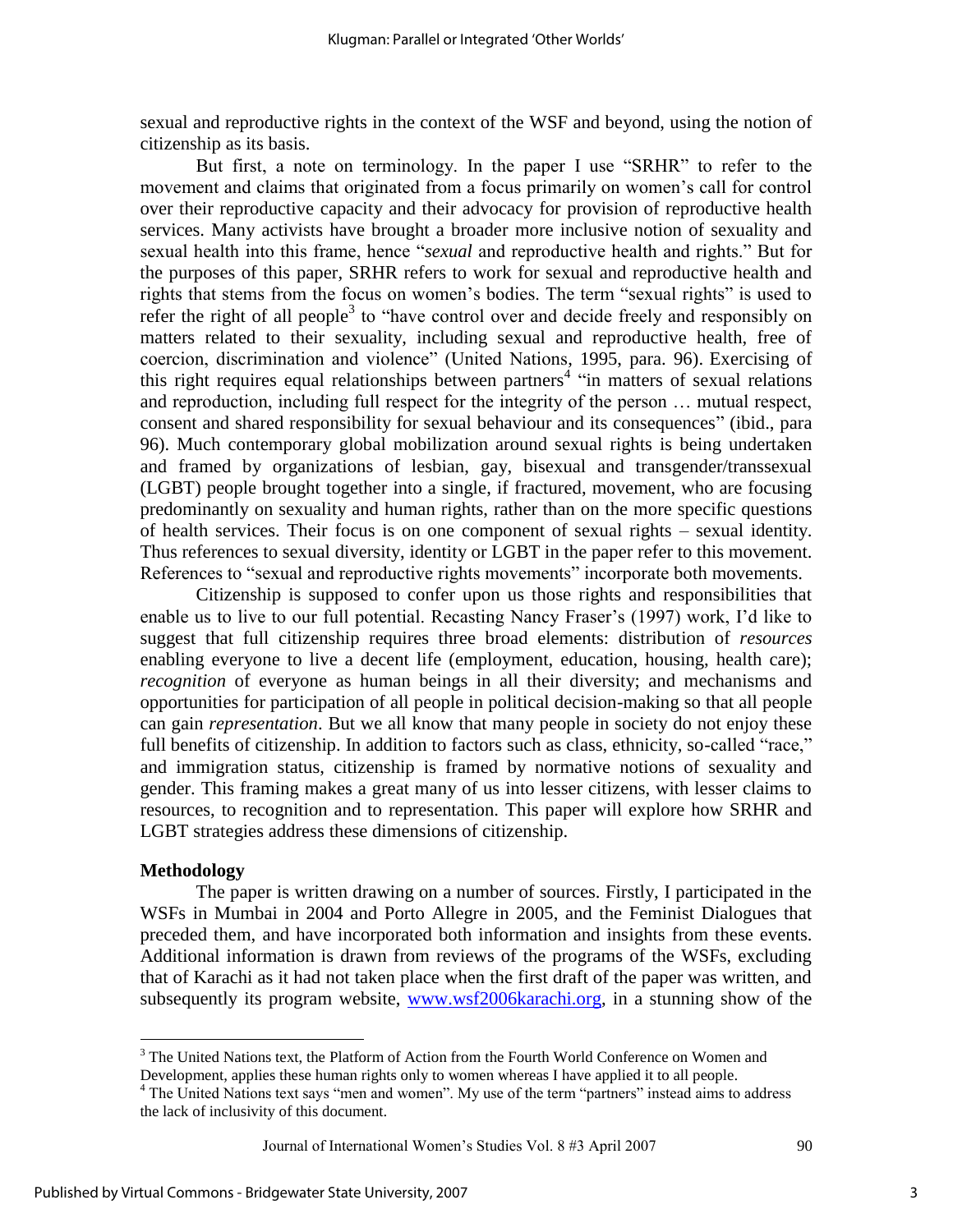linkages between globalization and sexuality, had been taken over by an enterprise offering access to pornography sites, Indian singles matchmaking and the like.<sup>5</sup> I also searched the web and contacted various global institutions engaged with the WSF to identify and access relevant literature. As questions arose from the literature, my reflections on my own experience, or the programs, I wrote to various key players in the sexual and reproductive rights movement some of whom had participated in the WSF, and some of whom had chosen not to, to try to gain deeper insights<sup> $6$ </sup>.

## **Sexual and Reproductive Health and Rights**

# *The sexual and reproductive health and rights paradigm*

Women's organizations across the globe have taken on the issue of the need for women to control their own bodies, sexuality and reproductive capacity, whether through self-help initiatives, establishment of health services, legal or 'underground' abortion services, or engagement in advocacy for new policies and for their implementation. This work challenged those fostering population control because of its targeting of groups and removal of individual control over reproductive decision-making; they also challenged the limited infrastructure established for implementation of population control in the form of donor or government-funded contraceptive-only services usually running parallel to national health services (de Jong, 2000). The International Conference on Population and Development (ICPD) (United Nations, 1994) marked a significant shift in so far as many of the activists from national struggles in both north and south built close relationships with government delegations and some strategized their way into these delegations. Through concerted action they managed to achieve consensus on a language of reproductive rights and health, including sexual health (Brenner, 2004; Chen, 1995; deJong, 2000). This language was deeply significant for a number of reasons. It reinforced that reproductive choices should be those of an individual rather than a state<sup> $\prime$ </sup> (whilst reminding of the importance of thinking about the future in making such personal decisions). It recognized that the ability to exercise such choices required fundamental shifts in social and sexual cultures so that women could exercise greater control over sexual and reproductive decision-making. It also understood sexual and reproductive health as incorporating far more than contraceptive and maternal services including Abortion as specified in paragraph 8.25, including prevention of abortion and the management of the consequences of abortion; treatment of reproductive tract infections; sexually transmitted diseases and other reproductive health conditions; and information, education and counselling, as appropriate, on human sexuality, reproductive health and

Journal of International Women's Studies Vol. 8 #3 April 2007 91

 $<sup>5</sup>$  As of 2 November 2006.</sup>

 $6$  This explains the nature of the "personal communications" listed in the references.

 $\frac{7}{1}$  Some might characterize this as a western perspective since it does not offer the alternative option of reproduction being the business of the family or community, as is the case in some cultures. From my perspective, one needs first to acknowledge that in every culture through time, women have managed their own reproductive capacity, through use of herbs, douches and abortion in addition to daily negotiation of sexual and reproductive actions with their sexual partners. Secondly, one might imagine an ideal context of gender equality, where couples and even families and communities might reflect, as equals, on their present and future desires and capacities to have children. But this is not the context anywhere in the world. As long as controlling women's bodies is part of broader social controls over women's lives, I would contend that the right of women to make reproductive decisions over their bodies remains a legitimate objective and one which is central to securing gender equality.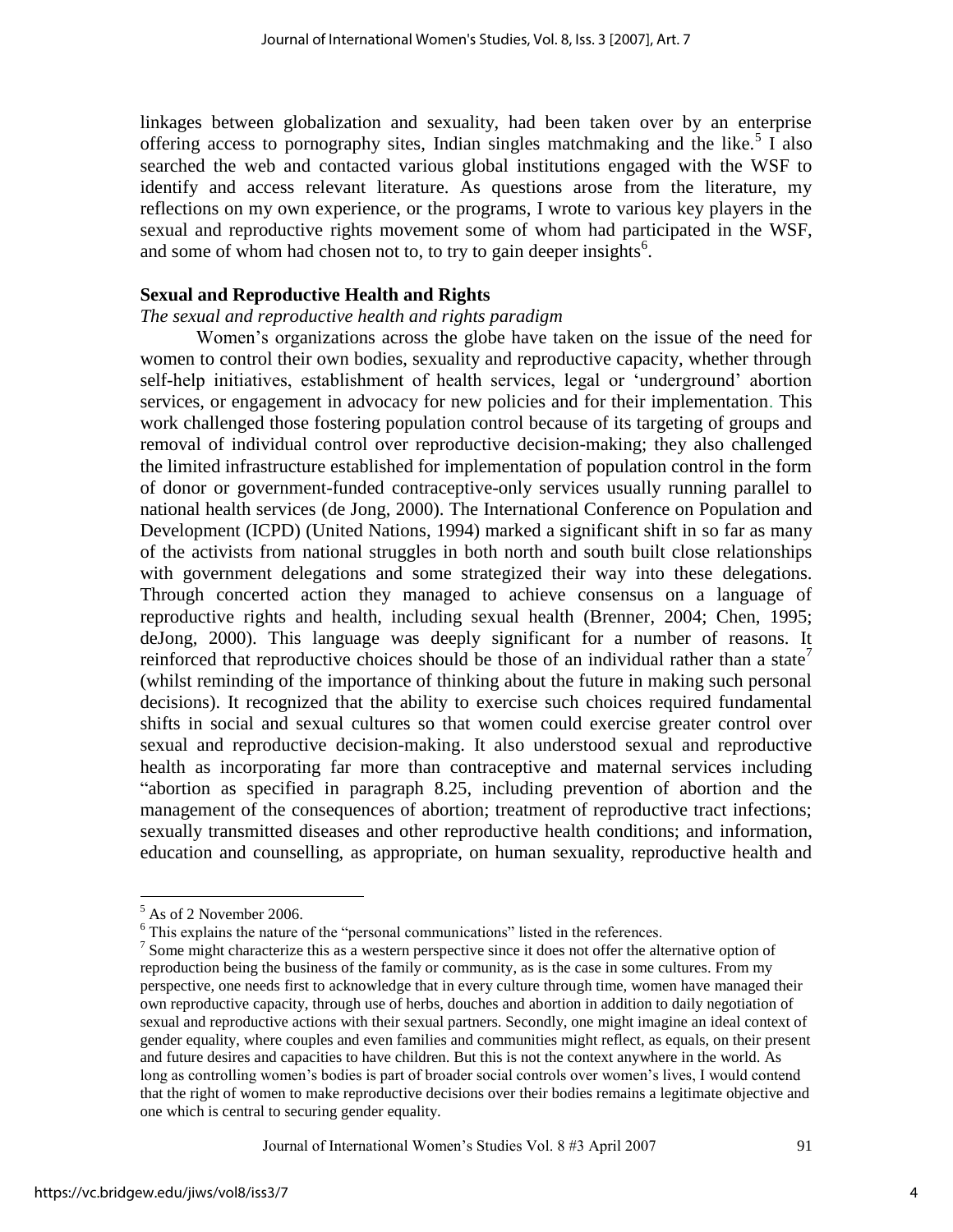responsible parenthood" (United Nations, 1994, para. 7.6). Over the next six years additional gains were made in international consensus documents in specifying the content of sexual and reproductive health and rights<sup>8</sup> particularly in relation to training of health providers to address the consequences of unsafe abortions, and in relation to HIV/AIDS. Most significantly, all of these services were conceptualised as being delivered through the primary health-care system, but more on this later. This dimension of the United Nations consensus agreements provided a very strong motivation for mobilisation at the national level for better services, and for continuing transnational NGO collaboration advocating to UN and bilateral agencies to promote gender equality and reproductive rights within reproductive health services. An enormous amount of activist energy went into advocacy for policy change, training of health workers, and developing models of comprehensive reproductive health care. Some of it has been successful, with many activists having enabled policy changes and changes in service provision since 1994. From this perspective, relative to many of the issues on the table at the WSF, one might describe the SRHR movement as a "mature" movement. It has developed a shared discourse between academics, activists and many policy-makers and civil society groups have a sophisticated range of strategies to draw upon. This may explain why many SRHR networks have not chosen to give priority to the WSF – they are making policy inroads and, given very little capacity, are choosing to focus there rather than in the more sweeping and radical issues that are the focus of the WSF. For example, Saira Shameem (2006), the Executive Director of ARROW, describes how the South Asian Women's Health and Rights Advocacy Partnership has been systematically working on how to promote SRHR within discussions on the Millennium Development goals and is currently preparing to convene the first "Regional Government-NGO Task Force on Sexual and Reproductive Health and Rights," to take place in the first quarter of 2007.

 Nevertheless, most of the work of the SRHR movement is framed in fairly narrow terms, ignoring the claim for embedding sexual and reproductive health within a primary health care system, and ignoring the increasingly embattled nature of public health services. The ICPD call for "integration of services" came to be articulated in narrow terms, not for integration of sexual and reproductive health care into primary health care, but rather limited to mean integration of "family planning" and HIV/AIDS services (see for example Becker and Leitman 1997; International Planned Parenthood Association 2002; World Health Organization 2005). The impetus for this has increased as large amounts of money have been made available for HIV/AIDS services, *also* in a vertical manner, not integrated into existing public health care systems. The broader question of the right to health and to health care have decreasing currency. Efforts to implement an integrated SRHR agenda have taken place over a period in which the impacts of structural adjustment in developing countries have become fully apparent

Journal of International Women's Studies Vol. 8 #3 April 2007 92

 $\overline{a}$ 

 $8$  The ICPD and follow-up documents do not include the language of "sexual rights" but the inclusion of 'a safe and satisfying sex life"; the assertion of people's right to sexual and reproductive decision-making ―free of coercion, discrimination and violence‖; the promotion of mutual respect in sexual relations, as well as the inclusion in the Program of Action of the Fourth World Conference on Women that "The human" rights of women include their right to have control over and decide freely and responsibly on matters related to their sexuality…" (United Nations, 1995: para 96) have all led sexual and reproductive health and rights activists to reference these documents as incorporating sexual rights. This is despite their failure to win support for text against discrimination on the basis of sexual orientation.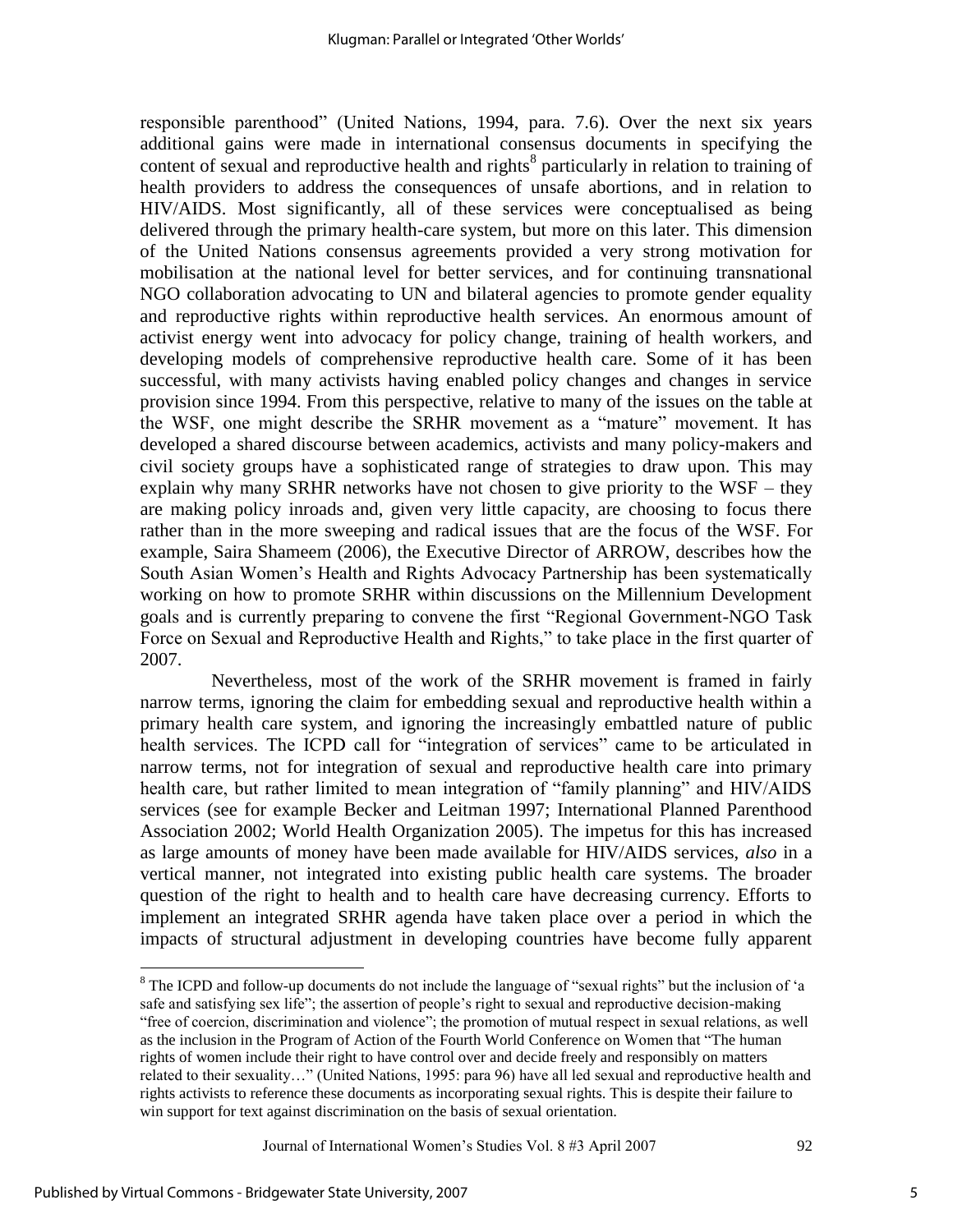(Brenner, 2004). Over a period of twenty years, access to health services has declined as populations have been made to pay for services and governments have decentralized services so that there is decreasing accountability of national governments for local health care (Ravindran & de Pinho, 2005).

 As is frequently the case, international consensus documents contain contradictions. While promoting the importance of health care, other aspects of the ICPD reflected these broader dynamics of globalisation. In the language of the ICPD, ―Governments should seek to make basic health-care services more sustainable financially, while ensuring equitable access, by integrating reproductive health services, including maternal and child health and family-planning services, and by making appropriate use of community-based services, social marketing and cost-recovery schemes, with a view to increasing the range and quality of services available" (United Nations, 1994, para. 8.8). Linked to this, "Provision of reproductive health-care services should not be confined to the public sector but should involve the private sector and nongovernmental organizations" (ibid., para. 7.26). Brenner (2004) notes that this approach reinforces neo-liberal notions of the state in advocating the role of NGOs and the private sector in running services. In addition, it takes on board one of the dominant trends of contemporary globalisation, which Ong (2006) describes as neo-liberalism shifting "the ethics of citizenship, from a stress on equal access to rights and claims on the state to a focus on individual obligation to maximize self-interest ... without state support" (p. 10).

 It is for this reason that the SRHR movement needs to maintain an approach to this field that promotes the right to full citizenship for all. Using the Fraser discourse, in relation to SRHR, as regards *recognition* of all as full citizens, it would mean promotion of women's equality and the right of women, adolescents, and people with nonconforming genders and sexualities to respectful services that understand their specific needs; as regards *resources* for citizenship, it would mean the promotion of state responsibility for delivery of comprehensive sexual and reproductive health and health information services; and as regards *representation*, it would mean advocating for the representation of a diversity of citizens on the community, provincial and national bodies that make decisions about health care.

# *SRHR at the World Social Forum*

A few organizations host small workshops and seminars on sexual and reproductive health and rights at each WSF. Not surprisingly, the majority of these frame SRHR topics as "stand-alone" issues. These include workshops looking at experiences in different parts of the world, as well as workshops on specific issues, whether on youth concerns, new reproductive technologies, or abortion. Some are run by national organizations about experiences on a national level, some by regional or international NGOs or networks offering insights into experiences in different parts of the world. While two people interviewed for this paper noted the major increase in comparison to previous WSFs in events on abortion at the WSF in Caracas (Garrido, 2006; Mtetwa, 2006), a review of the Bamako program shows no abortion-specific events and very few SRHR events. The situation was exacerbated in Bamako by the separation of all "womenrelated" events into a separate theme. Indeed, the AWOMI President whose session linked SRHR to broader economic questions said, "I must say that we felt marginalized from the main forum central issues in Bamako" (Fall, 2006). Thus the presence of SRHR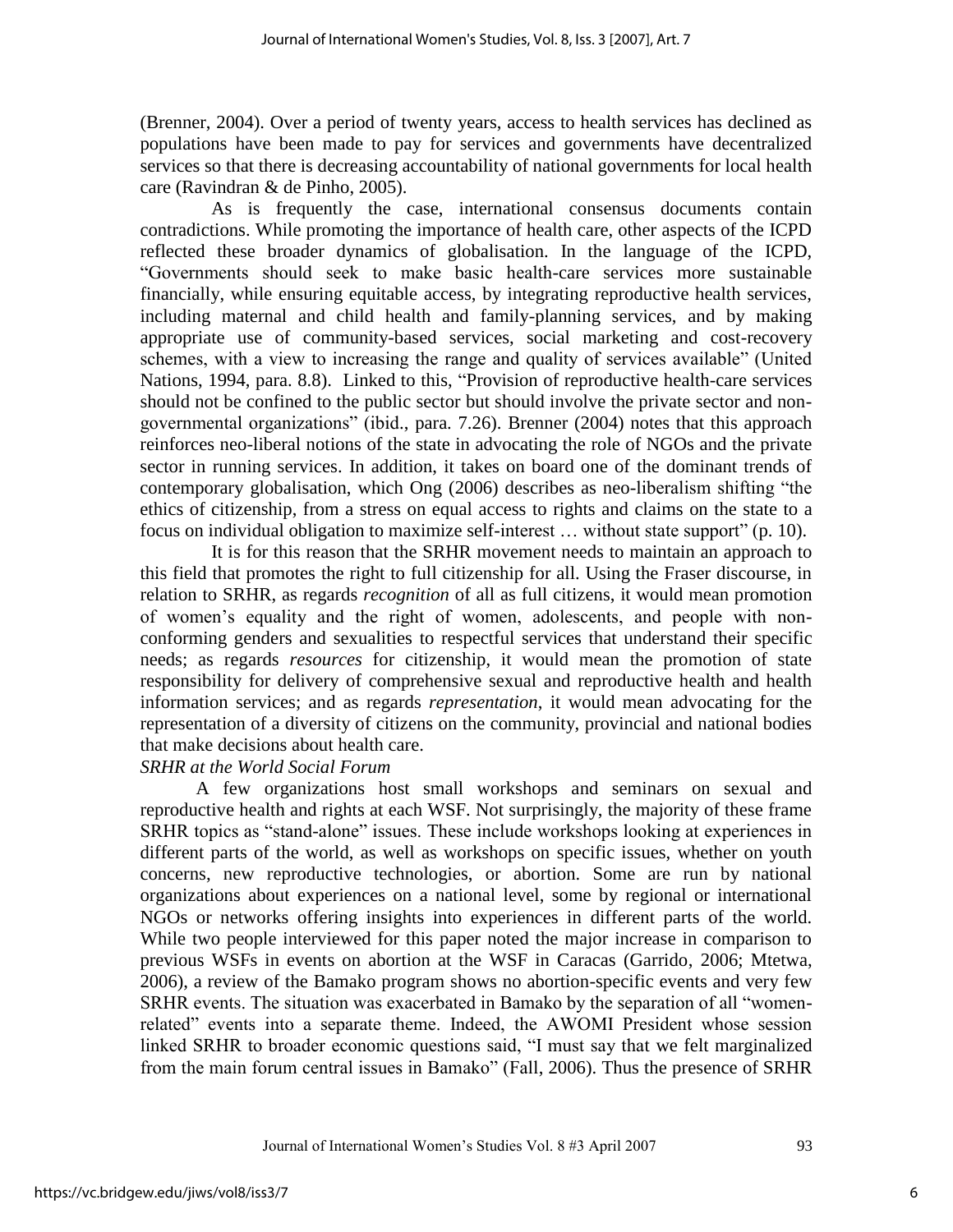even as a stand-alone issue, and how it has been located in the WSFs, is contextdependent.<sup>9</sup>

Reviews on gender in relation to the WSF tend to bemoan the failure of other sectors to take on gender issues (Obando, 2005) but not to critique the SRHR movement itself, as a key part of the women's rights movement, for its very narrow strategies and limited engagement with the broader challenges of the WSF. In addition, as noted above, one has to take account of the fact that many SRHR activists have not seen the WSF as a strategic priority. In particular, very few African SRHR activists and organizations have been involved with the WSF thus far. Whether this is because of a strategic decision on priorities, or because these activists have not seen WSF issues as relevant to the SRHR is not clear. When SRHR activists have engaged the WSF, by and large it has been through stand-alone, topic-specific SRHR events.

Beyond these events is the question of to what extent SRHR was taken up within events addressing broader themes of the WSF—SRHR people on the panels on national debt, on the WTO, on monitoring of government provision of social services including health. They are almost invisible; and similarly people in other sectors do not include SRHR in their analyses and demands. There are a few exceptions which may be markers of movement in this direction and are therefore worth noting.

Firstly, of course, there is the role played by HIV/AIDS activists in challenging the Agreement on Trade-Related Aspects of Intellectual Property Rights (TRIPS) for limiting access to anti-retroviral drugs. Their approach has framed the right to health as taking precedence over patents and the enormous financial profits of the pharmaceutical sector (Hardy, 2006). This work has paved the way for broader global activism on inequitable economic relations. But other SRHR activists have not followed suit, building into these struggles the challenges regarding patents on and costs of female condoms, for example.

There were some events in which the linkages were noted. For example, one of the International Gender and Trade Network events at the 2005 WSF, held in conjunction with Articulación Feminista Marcosur (AFM), Articulação de Mulheres Brasileiras and ActionAID was called 'Beijing+10 Meets WTO+10: The Impact of Trade Liberalization on Women's Human Rights'. Members of the network from different regions reported on regional preparatory conferences. One problem identified in Latin America was how structural adjustment was undercutting the goals of the Beijing Platform for Action in relation to both reproductive rights and HIV/AIDS. A Central Asian member identified the negative impacts of the transition to market economies on public health systems. These issues were raised alongside references to loss of jobs in the agricultural and manufacturing sectors, lack of unionization in new jobs in the service sector, and the feminization of poverty, amongst others (Sampson, 2005). These kinds of cross-sectoral discussions were partly nurtured through the establishment of a collaborative process among major feminist organizations from different sectors which began in 2003 in frustration at the lack of presence of feminist concerns at the WSF. This group then organized pre-WSF meetings in 2004 and 2005, known as the Feminist Dialogues, which sought to gain deeper insights into how globalization, militarization and fundamentalisms played out on women's lives and bodies and how feminist groupings working on these

Journal of International Women's Studies Vol. 8 #3 April 2007 94

<sup>&</sup>lt;sup>9</sup> See Aurelie Latoures article in this issue concerning this practice as gender institutionalization or gender marginalization.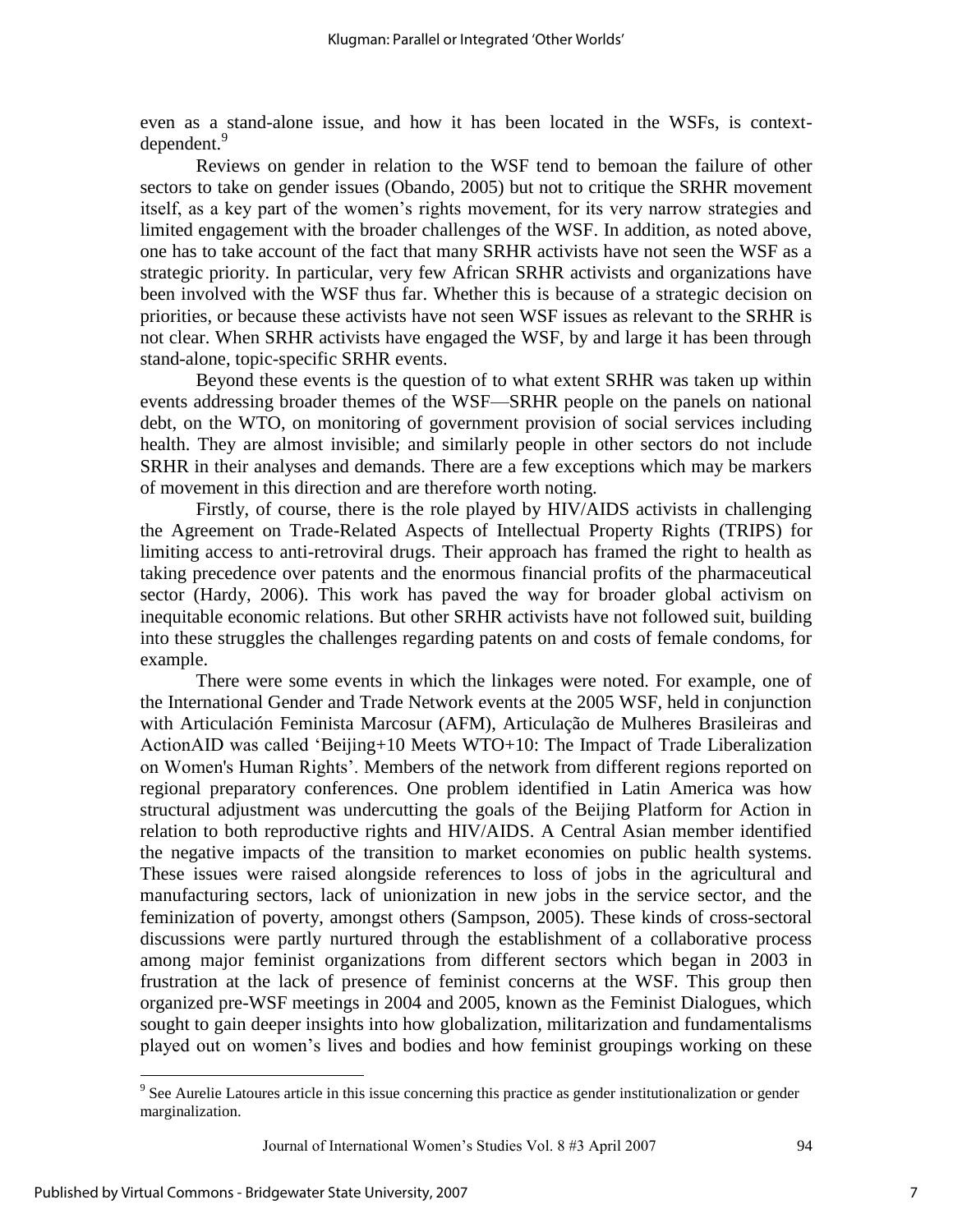issues might engage each other (Feminist Dialogues Coordinating Group,  $2006$ ).<sup>10</sup> Some of their lead participants, such as AFM, DAWN, INFORM (Sri Lanka), International Gender and Trade Network, Isis International and the National Network of Autonomous Women's Groups (India) can be identified as having played critical roles to insert women's rights, reproductive rights and sexual rights into the WSF's processes and agendas.

One initiative in Caracas that synthesized a variety of concerns was the "International Court of Women against Patriarchal Violence of Neoliberalism" which proposed opportunities for change based on a model that connected economic domination with sexism. Themes included economic equality, reproductive and productive work, sexual violence as well as reproductive rights including the right to abortion (León, 2006). It was coordinated by el Grupo de Estudios de América Latina del Instituto de Filosofía de La Habana – GALFISA, the World March of Women, la Red Latinoamericana Mujeres Transformando la Economía –REMTE–, Mujeres de la CLOC – Vía Campesina, and LGBT South-South Dialogue and various other Latin American Organizations.

There are a few groups working to engage the global "right to health" movement. For example the Latin American and Caribbean Women's Health Network and the Associação Brasileira De Gays, Lésbicas e Transgêneros both participated in the World Social Forum on Health held as part of the WSF in Port Allegre in 2005 (World Social Forum on Health, 2005). The Women's Global Network on Reproductive Rights has also worked consistently to incorporate SRHR into the concerns of the People's Health Movement which is a key player in the World Social Forum on Health. The Forum's primary goal is to promote the establishment or strengthening of public health services. The "Final Declaration of the 1st World Social Forum for Health" includes recognition of the negative impacts of "different kinds of religious fundamentalism, which restrict full sexual and reproductive rights and sexual orientation rights; and the persistence of institutionalized racism, which excludes and discriminates black and native populations" (World Social Forum on Health,  $2005a$ ). The Declaration notes that "the human right to health includes sexual and reproductive rights, taking into account the specific needs of races/ethnicities, life cycle, sexual orientation and people with special needs." It recognizes "the importance of participating in efforts to reduce maternal mortality and to combat the effects on women's health caused by unsafe abortions, which affects mainly young, poor, black and indigenous women. We point to the need to build strategies to address the specific needs of adolescents and young people in the area of sexual and reproductive health" (ibid., 2005a). This kind of inclusion is certainly a positive sign of recognition by SRHR groups and right to health movements of the need to be mutually supportive*.* 

<sup>&</sup>lt;sup>10</sup> The first Feminist Dialogues produced four preparatory concept papers, on the intersection of globalization and fundamentalisms; challenging the local-global divide; reproductive rights and sexual rights (Feminist Dialogues Coordinating Group 2006). This illustrates their effort to bring together issues that at the WSF are generally kept separate. Significantly this group was one of the few in the Bamako event that tabled the key regional issue of female genital mutilation, "The FDs would therefore give impetus to the campaign against discriminative beliefs and practices that continue to marginalize women such as excision, early and forced marriage and sacrification. It is necessary to enhance women's awareness, develop systems enabling quick information flows between leaders and the local level and revisit strategies that have been used for the past 20 years to combat the damaging traditional practices that persist" (Feminist Dialogues 2006a).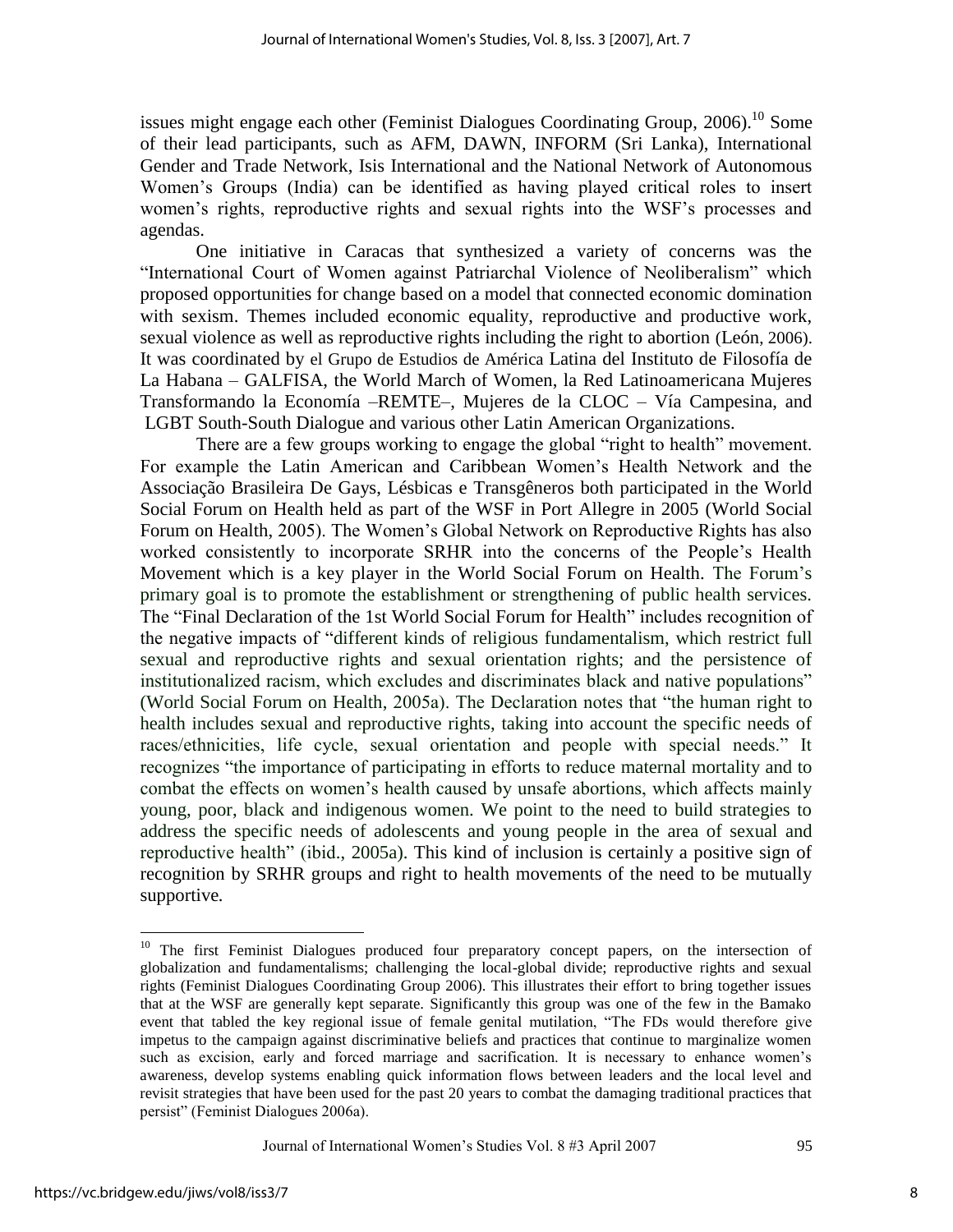According to Gigi Francisco of DAWN, the focused effort by feminist organizations to bring more women's rights issues into the WSF began with a reproductive rights question—abortion. She described how women held a rally at the 2002 WSF about the impacts of USAID efforts to cut funding to groups working on abortion (Cabrera-Balleza, 2004). Sonia Correa of DAWN describes how Articulación Feminista Marcosur (AFM) organized a "whistle demonstration," where women with whistles whistled loudly to protest against patriarchy and fundamentalism (Correa, 2006). The rally aimed to challenge the lack of attention to women's issues by the WSF Organizing Committee. She argued that this event helped to focus women's groups' energies on bringing their issues into the WSF (Cabrera-Balleza, 2004). The significance of this framing was the linkage of abortion to broader global ideological trends—a particularly Latin American form of analysis, which distinguishes it from the other ―stand-alone‖ presentations of SRHR issues or even the inclusion of SRHR in parallel with other issues as with the WSF on Health. Building upon this initiative, the AFM developed a "brand" to build consciousness about the problems of fundamentalism, which in their presentations they link directly to loss of women's rights, including their reproductive rights, and, explicitly, abortion. Their approach is incremental and challenges the notion that change takes place, in the WSF context, only through talking on platforms. In 2003 they had a hot air balloon flying above the WSF with the campaign slogan (Correa, 2006). In 2004 in Mumbai they internationalized what had been predominantly a Latin American campaign (Francisco, 2006). They distributed scarves and other media in the image of a mouth with the slogan "Campaign against fundamentalisms – your mouth against fundamentalism" (Articulación Feminista Marcosur, no date). In response to my question as to whether the many people who marched covered with this paraphernalia actually understood the intentions of the mouth, its critique of all forms of fundamentalism – including economic and religious fundamentalisms that deny women's agency and sexual and reproductive rights − one of the architects of this initiative, Lucy Garrido, explained that "we accumulate empathy [of the participants] which allows us all to have symbols in common; then learning is much easier because people are much more likely to have an opportunity to feel part of the whole" (Garrido, 2006). This strategy recognizes that while the feminist groups are increasingly engaging with the organizers of the WSF, and hosting panels to discuss the interrelationships between movements, another critical step is to shift the energy or feeling of groups, and the "mouth" strategy operates at that level.<sup>11</sup>

One of AFM's key partners, DAWN, has offered a series of events with other organizations, identifying "the linkages between fundamentalism and unequal globalization as overarching frames to understand the intersections between economic inequities and patriarchal motivations − particularly in the name of religion − for the oppression of women, sexual minorities and other groups‖ (Correa, 2006). DAWN has used these platforms to articulate the need to rethink the social contract, thereby linking

Journal of International Women's Studies Vol. 8 #3 April 2007 96

 $11$ <sup>11</sup> The organizers spell out the purpose of the campaign as follows: "The campaign 'Against

Fundamentalisms, the People are Fundamental,' amplifies voices that firmly oppose the practices,

discourses, and discriminatory representations that place people in oppressive or vulnerable positions. We believe in the possibility of developing, in a symbolic way and a political way, the potential of human beings, as individuals, and as men and women, who will not create nor maintain these oppressive practices" (Articulation Feminista Marcosur, no date; Translated by Laurie Prendergast).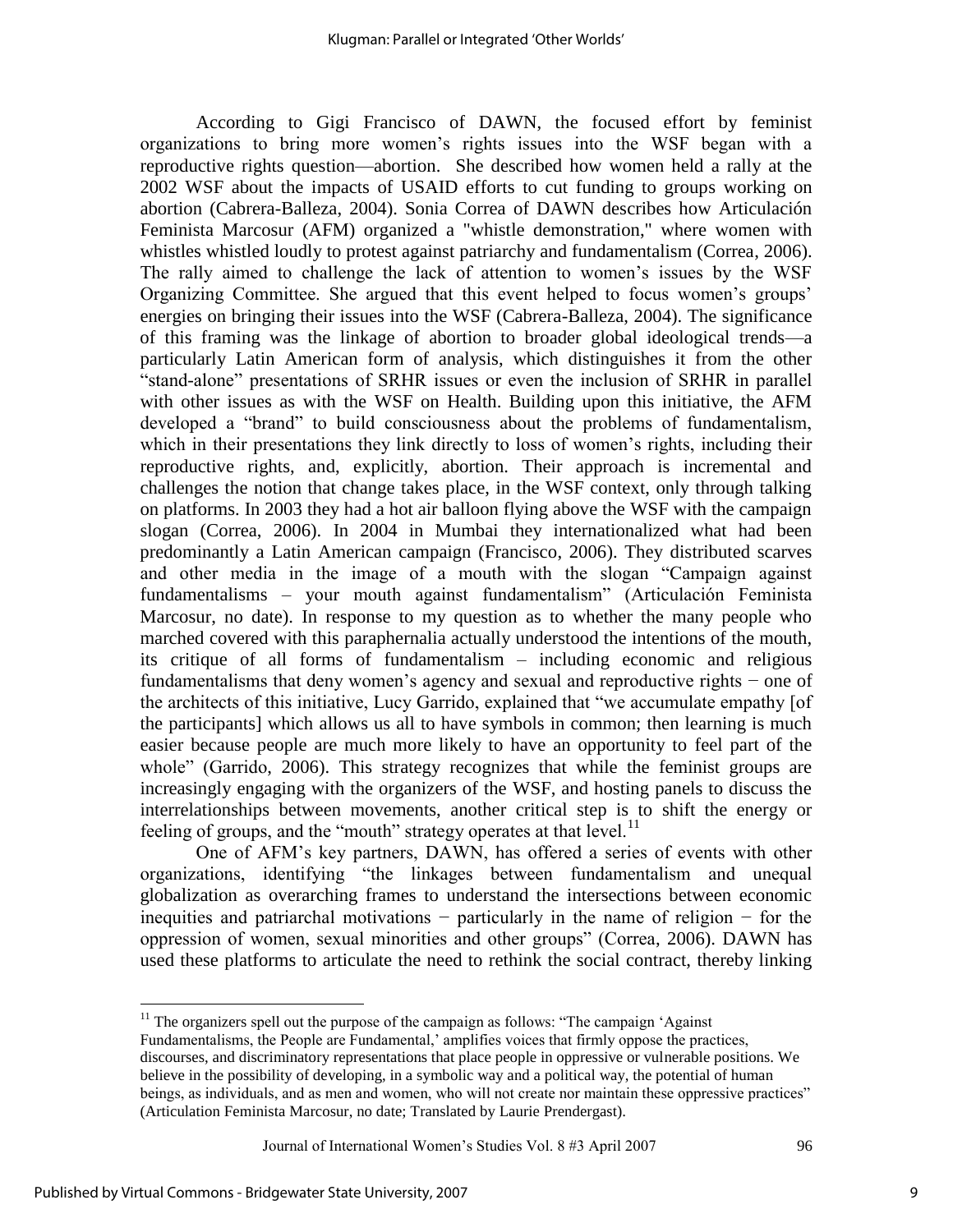into the question of the responsibilities of the state and the meanings of citizenship. SRHR are woven through this entire analysis identifying the reasons for state failures to protect sexual and reproductive rights through law and through provision of appropriate and comprehensive health services. Presenting this argument in its most practical implications, in a talk on a DAWN panel in Bamako, its general coordinator Bene Madunagu (2006) asked, "How can the poor, especially the majority of women in the African communities afford the cost of privatised sexual health and reproductive health needs? How can such services be accessed as of right when global economic policies have undermined state responsibility in the provision of such basic needs?"

Similarly AWOMI President Yassine Fall has spelt out the consequences of global economic decisions on sexual and reproductive health, "Women would like to ask how can they access reproductive health services when they have to pay user fees when they are hungry? How can HIV positive women be asked to support cost recovery when they suffer from malaria? In the village of Guerew in Senegal pregnant women are asked to buy a mosquito net for two dollars as a condition for benefiting from prenatal care. If they refuse they will be denied care and suffer the risk of joining the long lists of women who die when giving birth" (Fall, 2005). The AWOMI workshop in Bamako aimed:

- To have an intergenerational dialogue on leadership and ways to  $\bullet$ better define what reproductive health and rights policies and strategies [are needed], in the context of poverty reduction strategies where little attention is given to gender equality by Governments, International Financial and Trade Institutions and Corporations;
- to set up organizing mechanisms for challenging and monitoring the  $\bullet$ existing funding and support system for communities, women, youth and adolescents infected and affected by HIV/AIDS that benefit the strong much more than those who need it (AWOMI, 2006).

This is the most far-reaching effort at the WSF to shape practical strategies for addressing these intersections.

# *SRHR – a matter of citizenship and state responsibility*

Aside from the AWOMI event, most of those WSF events that do begin to link SRHR to broader questions of globalization remain at the point of naming and shaming; they are aiming at most to build recognition of how SRHR are affected by diverse dimensions of globalization, but are not yet institutionalizing alliances or shaping strategies to strengthen attention to SRHR within movements, within struggles for effective health systems or struggles for global economic accountability.

To my mind, the issue of the lack of state responsibility for provision of high quality comprehensive services is a critical issue for all those concerned with social justice and specifically the right to health. Therefore it should be the priority issue for those working on reproductive rights. Questions arise at the level of the state and global institutions: how do governments decide on budget priorities at national, provincial and local levels?; how do they decide on what donor funds to take and for what purposes?; to what extent do they let donor agendas, particularly those of the World Bank and IMF determine the priorities and functioning of public health systems? What could be done to build stronger alliances among developing country governments to strengthen their negotiations both with these institutions and with global corporations and the WTO, since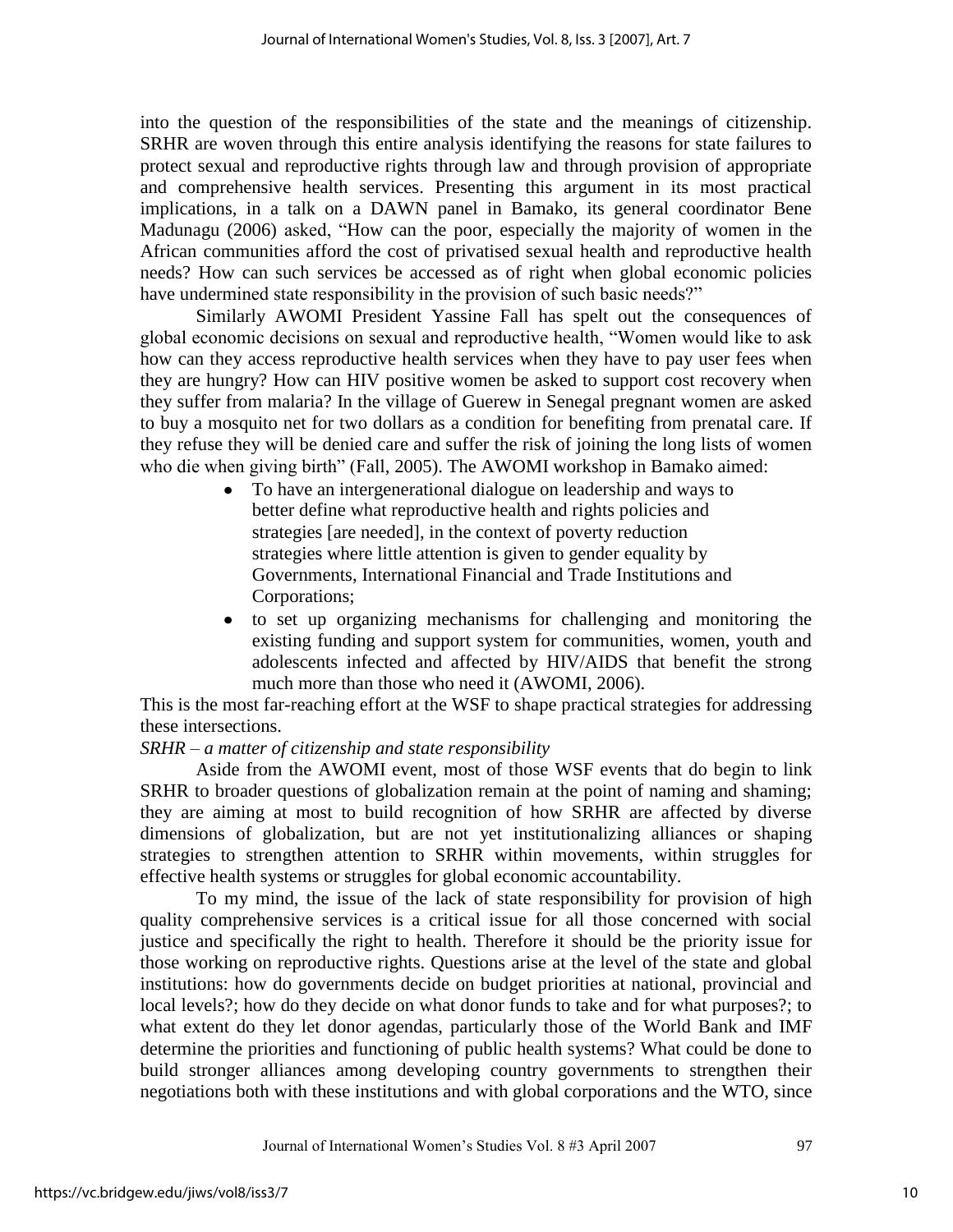these directly affect key health commodities, such as drugs and contraception? Yet few SRHR activists are taking on questions of state or multilaterals' or corporate accountability (Murthy and Klugman 2004), and similarly this issue is not on the agendas of most of the donors which support the NGO-based reproductive rights movement. They remain focused on important work in the NGO sector – strengthening understanding of gender inequities and how they impact on reproductive rights; broadening the range of services available; and on advocacy for changes in policy, for example to link family planning and HIV/AIDS programs, or strengthen access to safe abortions. This work is critical. But it is not enough given the overarching context of the failure of states to take responsibility for providing quality health services to the people. A few NGO services will not solve the problems of whole populations. And the oft-described goal of developing pilots or demonstration projects to show how quality comprehensive services could be delivered becomes meaningless if there is not the capacity, funds or interest to learn from those demonstration projects. For scale-up to happen, there have to be existing good public health services to learn new things from the pilot projects. In the absence of already well functioning health systems, what is there to scale up?

Some of these issues have become the focus of sexual and reproductive rights advocacy groups and donors in their efforts to influence the shaping of the Millennium Development Goals through the work of the Millennium Development Project (see, for example, UN Millennium Project, 2005a and 2005b). In addition, the public positions of the hegemonic groups in the SRHR movement acknowledge that sexual and reproductive rights require addressing poverty and that "investments in health and education cannot be sacrificed in the name of the free market" (Countdown 2015, 2004, p. 4). However, at both the global and national levels, few SRHR groups have sought to build their own knowledge and strategic capacity on these issues<sup>12</sup> and few have sought to join up with those from other sectors who are engaging in or monitoring the implementation of Poverty Reduction Strategy Papers – the papers delineating how funds liberated through debt relief would be used for national development − or the uptake of the Millennium Development Goals at the national level, let alone joining forces with groups conducting national and international advocacy on global economic issues. Their lack of engagement with the WSF is an indication of this. Some have chosen not to engage the WSF because they have created opportunities for effective advocacy with governments already, as discussed above. But those interventions alone cannot address how the broader global paradigms undermine the ability of states to deliver quality SRHR services. To address the broader paradigm would require recognizing that many of the problems facing SRHR are similar to those facing education or other social services, and alliances need to be built with others struggling to promote a notion of citizenship which holds the state accountable for the provision of services to the people, and holds global corporations accountable for establishing responsible pricing frameworks to service poor people. This approach is fully in synch with the broad theme of the WSF in questioning the processes

Journal of International Women's Studies Vol. 8 #3 April 2007 98

<sup>&</sup>lt;sup>12</sup> The Asia Pacific Research and Resource Centre on Women, the University of the Witwatersrand School of Public Health in South Africa and Cedes in Argentina all offer training on this issue as part of the Initiative for Sexual and Reproductive Rights in Health Reforms. Modules in their training manual include promoting understanding of the implications of the various components of health sector reform for SRHR services and building capacity to design plans of action in order to take demands for SRHR further within the context of Health Sector Reforms (Budlender 2005). This was taken forward in a workshop at WSF 2007 by the People's Health Movement − a hopeful sign? (World Social Forum 2007a)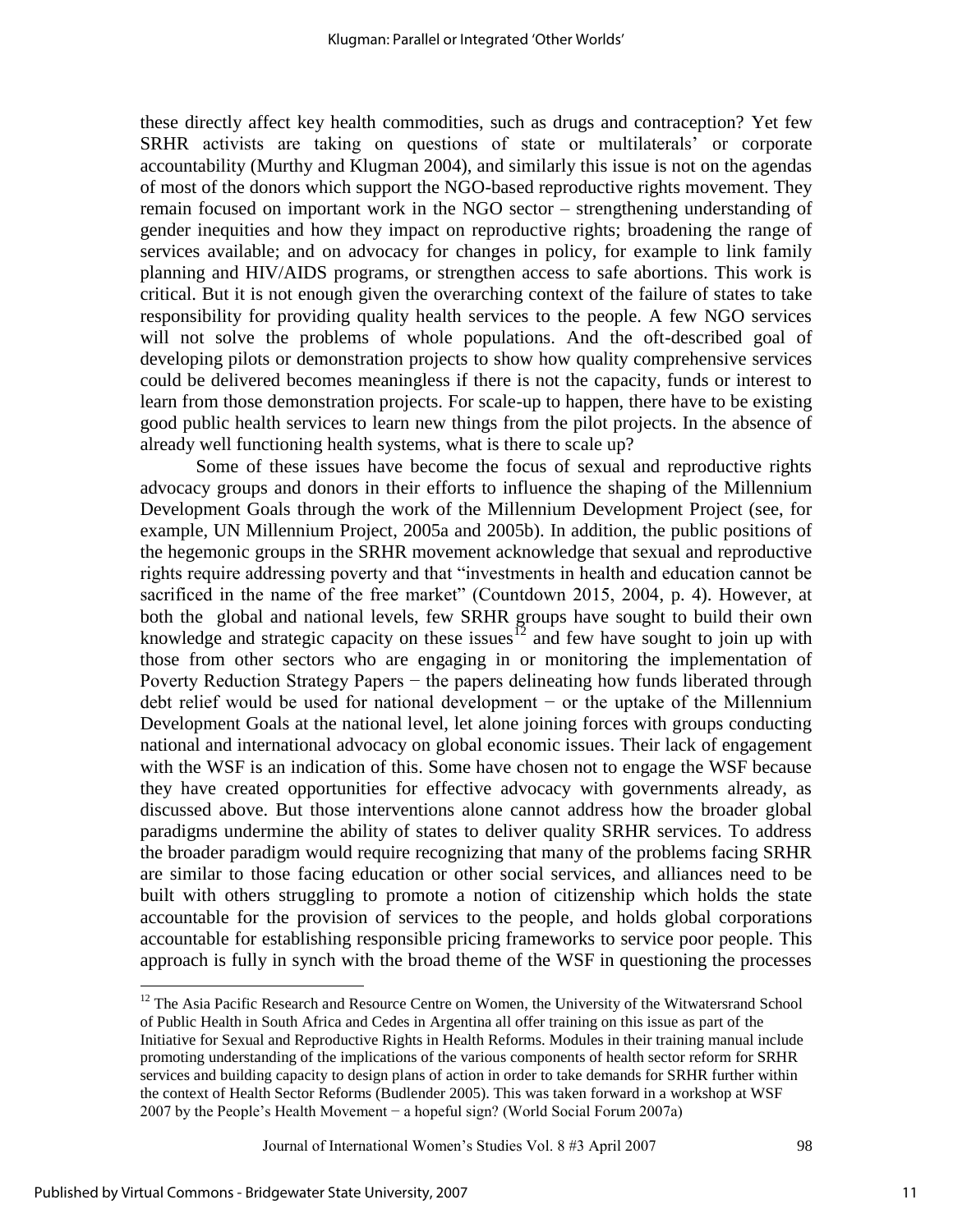through which the drive for profit is undermining the possibility of social justice for the poor − of full citizenship for the poor – in that they do not reap any of the rewards of their labour as long as governments do not provide, free and accessibly, good quality education, health care, water, sanitation and electricity; as well as social safety nets such as support for the elderly or for orphans. This approach is not only demanding redistribution of *resources* towards the poor, but *recognition* of their capacity for selfdetermination, and their right to *representation* in decision-making. Since this discourse of representation has been taken over by International Financial Institutions, and institutionalized through local government control over local resources, it becomes all the more important for SRHR activists to link up with those monitoring local government expenditure to bring in a gender and SRHR analysis. Analyses have shown that local governments too may well choose to ignore SRHR in their financial allocations because of their acceptance of patriarchal values (Murthy and Klugman, 2004). SRHR cannot be separated out from this, and failure to build bridges means that none of these movements are strong enough to make a real impact. That said, one cannot suggest that everyone working on other social service issues would welcome reproductive rights activists. Brenner (2004) points out that certain feminist demands such as on domestic violence or for access to contraception are palatable within most social justice movements, because they do not fundamentally challenge the traditional heterosexual family. But an issue like abortion tends to be far more controversial because it is associated alternatively with women's ability to manage their reproductive capacity despite men's control over sexual decision-making, or with "women's ability to separate (hetero)sexuality from procreation and to claim sexual pleasure for its own sake" (p. 33). But the skills and capacities SRHR activists could offer to collective action might enable them to build bonds that would open spaces for conversations about the contested dimensions of SRHR – from the role of women in family and sexual life to questions of abortion. In the context of growing fundamentalisms at national levels and in the global terrain, building bases for such conversations is increasingly critical to the SRHR movement. The WSF could provide fertile ground on which to sow such seeds.

## **Sexual rights**

# *Sexual rights as sexual identity or "LGBT"*

While the language of sexual and reproductive health and rights in the ICPD Program is broad, the reproductive rights struggles described above tend to focus on health services. Their attention to sexuality tends to be limited to work on sexually transmitted diseases, HIV/AIDS prevention and the terrain of youth "sexuality education." That said, whereas at the time of the ICPD those activists in the SRHR movement who were explicitly calling for an end to discrimination on the basis of sexual orientation were few (Klugman, 2000), by now most of the groups who would associate themselves with the concept of SRHR are also making public calls for ending such discrimination (Countdown 2015, 2004), and some, though few, are incorporating it into their work on HIV/AIDS and stigma. The real strides in relation to that dimension of sexual rights, however, have been made not by the SRHR movement but by people organizing specifically on this issue, usually on the basis of their own experience. There has been a burgeoning of groups organizing as lesbian, gay and bisexual. More recently people have begun to organize around gender diversities and a "T" for transgender, and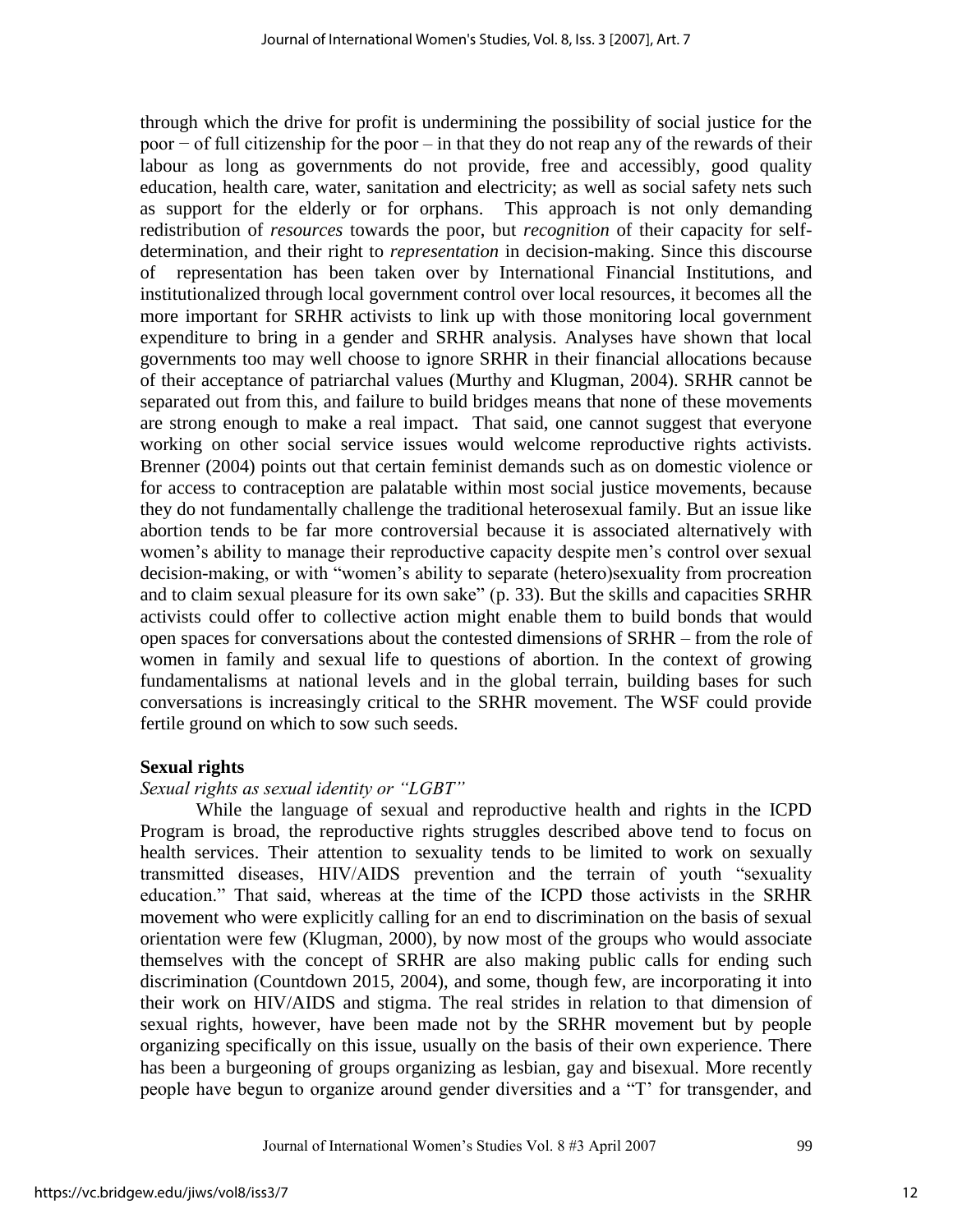sometimes transsexual, has been added to the "LGB."<sup>13</sup> There are also groups selfdefining on the basis of linked identities, such as black lesbians or transgender youth.

These framings have their own complexities, particularly when thinking about the process of globalization. All over the world individuals have a huge diversity of sexual practices without necessarily associating these with a specific sexual self-definition or notion of sexual identity (Katyal, 2002). One cannot assume that all societies do as the U.S. in "prioritizing sex or gender over other dimensions of cultural reality or in isolating sex and gender from their cultural milieu" (Juang, 2006, p. 256). For example, in some contexts there are groupings with their own cultural and political histories, such as the hijras and kothis of India which do not fit in to western constructs, even those framed within the LGBT movement, of gender or sexual identity (Gupta, 2005). Indeed even within the U.S. there has been substantial discussion and in some cases mobilization against pigeonholing of diverse sexual practices in favor of the deconstruction of all such categories – most notably by queer studies theorists such as Judith Butler (1990) but also by activists (Cohen, 2001; Mertus, 2006). Nevertheless U.S.-based international NGOs such as the International Gay and Lesbian Human Rights Commission and Human Rights Watch have exported essentialist concepts of sexual identity as the basis for organization and advocacy and have won tremendous support from people in various parts of the world who have experienced discrimination or marginalization because of their sexual or gender expression. People have recognized some of themselves in these concepts and used this to establish networks for both solidarity and community (Katyal, 2002). It is not yet clear to what extent the meanings of LGBT are being appropriated and reshaped through this globalizing process.

In addition to the LGBT movement, the AIDS epidemic has in some ways fostered the recognition of sexual diversity. The public health framing of the concept of "men who have sex with men" (MSM) has forced many countries, in their AIDS policies or programming, to recognize diverse sexualities at the policy level. But this too has created contradictions, particularly when MSM is assumed to confer sexual identity as opposed to sexual practice. Michael Tan (2006) describes how AIDS prevention services may be told they need to have a gay club or space in order to draw on funds for MSM work; yet the very men they are targeting do not self-define as gay; are frequently also in relationships with women, and would not want that sort of public location. Moreover, regarding MSM, "that label is so problematic: the 'sex' just over-sexualizes everything and the 'men', well, we have transgenders who said 'oh, we're not men'" (Tan, 2006). Inevitably, given the recent nature of these changes, one finds policy contradictions arising. For example, in India, while sodomy remains illegal, the AIDS policy specifically addresses MSM and aims for participation of MSM in AIDS activities.

In Latin America, as we shall see from events at the WSF, there has propagation of concepts like "sexual diversity" that incorporate but broaden LGBT. The "sexual diversity" concept is less concerned with specific sexual and gender identities as with the rights of all people to enjoy citizenship and participate in democratic processes, irrespective of how near or far from the social norm their performance of gender or sexuality is located. This has opened more spaces for alliance building with other groups concerned with non-recognition and lack of citizenship rights.

 $13$  In the U.S. context one may at times see a Q for queer or an I for intersex added to the list, although there remains contention about the appropriateness of framing these in one box.

Journal of International Women's Studies Vol. 8 #3 April 2007 100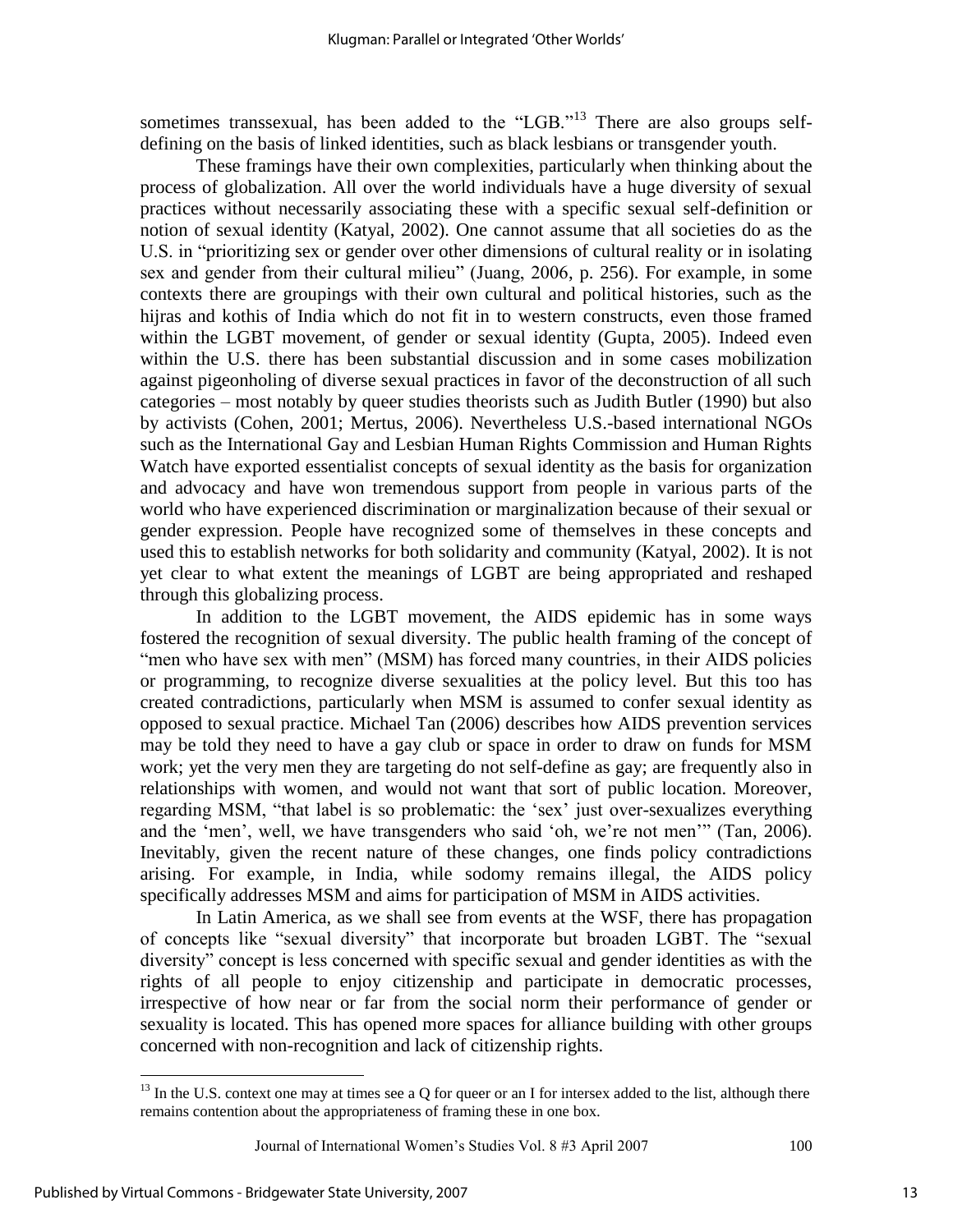How do these issues play in the global space of the WSF? *Sexual rights at the World Social Forum* 

 In comparison to SRHR, from a review of WSF programs, there appears to have been a much greater focus on the WSF as a site for intervention by sexuality activists. They have organized stand alone events on such topics as homophobia, lesbian health, and LGBT alliance building. The vast majority of these events have been organized by Latin American groups which is not surprising given the location of the WSF and the greater degree of mobilization around sexual and gender diversity there than in other parts of the global south. Nevertheless when the WSF was held in Mumbai, many Indian groups took the initiative. This it itself is an achievement − that over the years of the WSF, activists have made such progress in getting these issues onto the agenda at all; although they were barely on the agenda in Bamako. Significantly, the 2007 WSF in Kenya included a workshop with speakers from five African LGBT groups, although it was organized by a network of European NGOs (World Social Forum 2007) and African organizations and individuals for LGBT rights from many countries developed a shared platform as ‗LGBTI Human Rights Defenders' to put out a press statement a few days after the WSF, suggesting that the WSF provided a critical opportunity for crosscontinental organizing and solidarity (MRZine 2007).

By the 2004 Mumbai WSF, there were also a number of spaces where sexual diversity was addressed not only as an LGBT question. For example there was a plenary event titled "A dialogue between various movements on sexuality issues," organized by Rainbow Planet, INP+/SWAM Chennai, Alliance for Bright Citizens-Pakistan, Global Network of Sexworkers Living with AIDS, Sangram/VAMP/Muskaan, Sangli and WINS, Tirupati, SexWorkers forum Kerala/FIRM/Faathil – Kerala, Alternative Law Forum, Bangalore (World Social Forum, 2004). As the organizations indicate, this considered sexual orientation, sex work, and HIV/AIDS questions in one panel. Gigi Francisco of DAWN, and a member of the WSF International Council described how this plenary:

> was a product of the intense lobbying by feminist networks including DAWN toward the India Organizing Committee through its Indian feminist members − who were our feminist colleagues − and through the wider Asia Solidarity Network that supported the work of the India Organizing Committee. This was an instance when the major left political parties and social movements that comprised the India Organizing Committee, I feel, bowed to feminist pressures for the WSF to take the issue of sexual diversity up front! The fact that the theme of Fundamentalism was included with Neo-Liberalism and War was also very much through the efforts of feminists who were fed up with the neo-conservative and fascist reactions from all sides of the WSF to our call for abortion and sexual diversity. Prior to this, at the Asia Social Forum held in Hyderabad, India, there was also a string of events on sexual diversity (Francisco, 2006).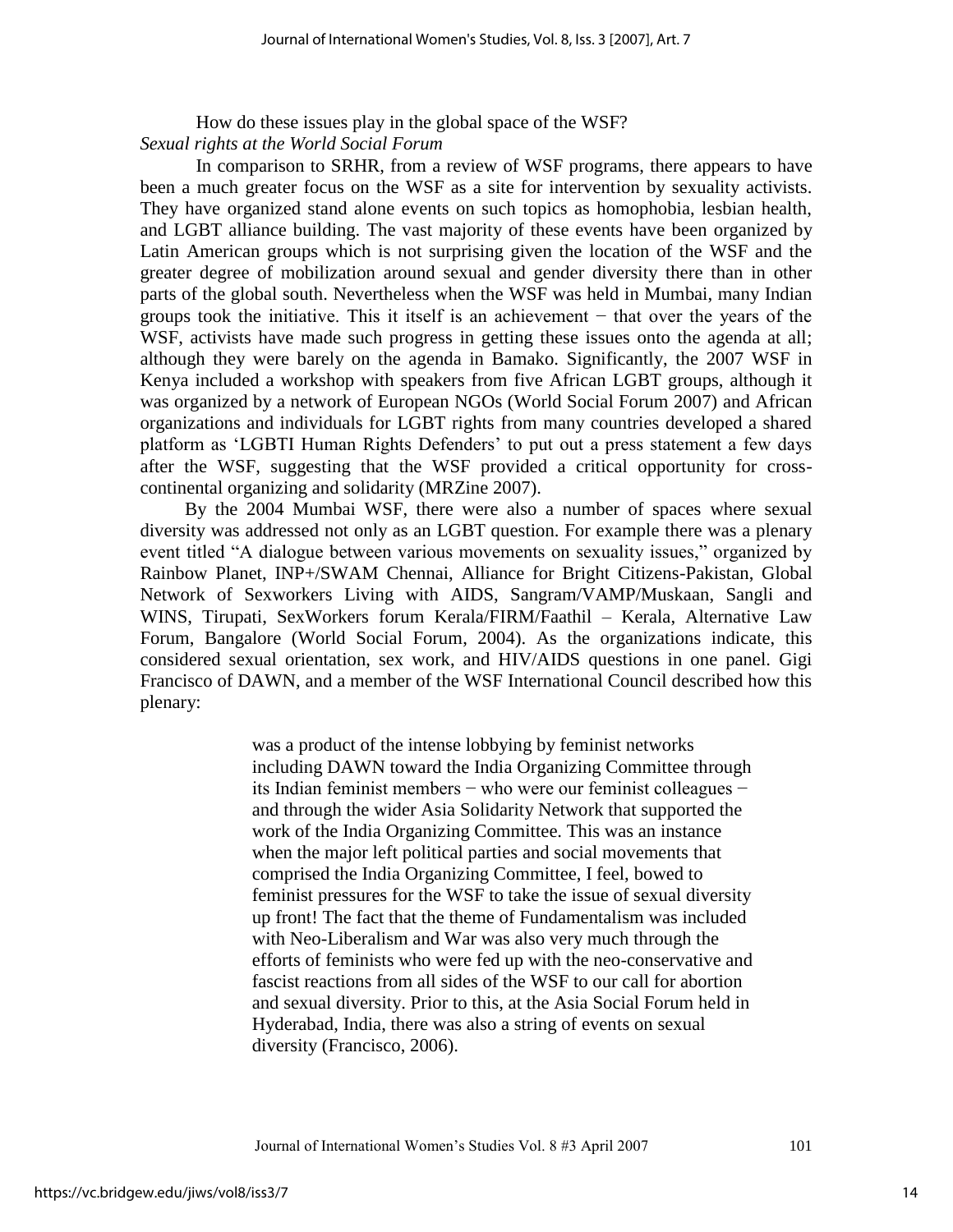Perhaps even more significant, there were platforms where sexual diversity was incorporated as one of a number of issues of discrimination. There was, for example, a panel, "Diverse Alternatives for Global Changes," organized by the Latin American Information Agency (ALAI) and other networks: Women Transforming the Economy Network, World March of Women, Women Via Campesina – CLOC [an organization of peasants] and LGBT South-South Dialogue (World Social Forum, 2004). This group has hosted similar events at subsequent WSFs.

The biggest and most publicized of the plenary events that addressed a range of forms of discrimination was the "Dialogue Between Movements: Breaking Barriers and Building Bridges," organized by the National Network of Autonomous Women's Groups, DAWN, AFM, and the Women's International Coalition for Economic Justice − the same alliance that organized the Feminist Dialogues mentioned earlier. The Dialogue between Movements was a panel with two representatives each from the women's movement, the LBGT movement, the Dalit/race movement, and the labor movement. The format was that one member of the women's movement team presented the major ways of seeing and priorities of the women's movement. One member of each of the other movements then asked questions of her, and the second member of the women's movement team then had a chance to reply. Each movement was interrogated in this way. The questioners tended to identify areas of weakness, such as that the women's movement could give greater attention and incorporate into their own priorities, some of the issues facing women workers. Similarly the women's movement representatives proposed key issues which should be given greater priority in the labor movement. The structure of this dialogue enabled an interrogation of the extent to which each movement takes account of the others' concerns, rather than moving on to identify possible shared sources of oppression and hence shared strategies and targets for action. Nevertheless it was highly significant symbolically in legitimizing the issues presented by the LGBT representatives. The women's movement representatives, of course, included SRHR as one of their central concerns. These dialogues have continued at subsequent WSFs.

Another significant breakthrough was within the Assembly of Social Movements at the WSF in 2005. Its "Call From Social Movements For Mobilizations Against The War, Neoliberalism, Exploitation And Exclusion: Another World Is Possible" explicitly addressed LGBT questions in this way:

> We recognize diversity in sexual orientation as an expression of an alternative world….Movements commit to participate in the struggle against exclusion based on identity, gender and homophobia. We will unite our voices against all forms of mercantilization of the body of women and GLBT (World Social Forum, 2005a).

Neither SRHR nor HIV/AIDS are mentioned. This position was further consolidated in the "Call from the Social Movements Assembly" at the Polycentric Social Forum at Caracas (VI Foro Social Mundial, 2006). That said, these are small victories in an enormous political space that is otherwise uneven, to say the least, in its receptivity to these issues.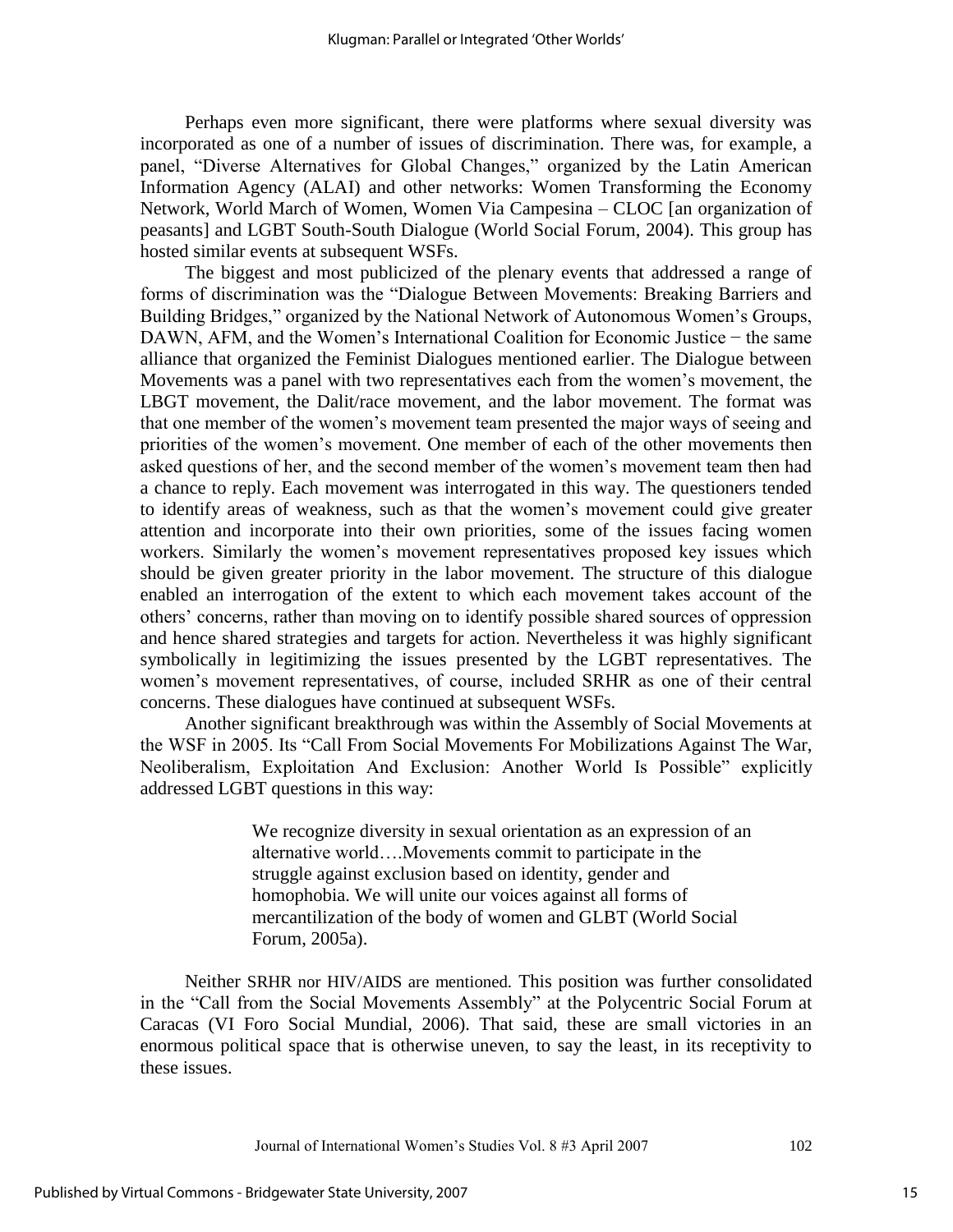By no means do all cross-movement discussions include sexual diversity. The First World Dignity Forum was organized by the National Conference of Dalit Organisations and allied organizations and launched at WSF 2004 in Mumbai and has participated in each of the subsequent WSFs, including in Karachi in 2006, while also engaging with other global spaces. Its website describes it as "a forum against casteism, racism, discrimination and exclusions based on caste, class, race, color, gender, ethnicity, religion, sexuality, ability/disability" (World Dignity Forum, 2006). But nowhere in the rest of its materials, nor in the descriptions of its partners, or speakers on its platforms, is there mention of sexual orientation or diversity. References to sexuality are in relation to women – "Control over women's labor, body and sexuality, under the garb of a discourse of dignity and honor, is central to patriarchal endeavors, ensuring appropriation of power" (ibid.). This is a significant initiative in its own right, but the question of sexuality remains on the margins with a number of organizations having unsuccessfully tried to engage the World Dignity Forum on this issue (Menon, 2006). As Gandhi and Shah  $(2006)$  note, "There is no one voice of a movement. There are numerous voices and push and pull factors, which determine the acceptance of various issues" (p. 75). They describe how in one of the Dialogues between Movements "the sexuality rights activist was quick to point out to the activist from the Dalit movement that many transgendered people in India were lower caste, but they [the Dalit movement], like society, have discriminated and neglected them" (ibid., 75).

Significantly in 2005, LGBT South-South Dialogue and Red Latinoamericana Mujeres Transformando la Economía (REMTE) pushed for the WSF's International Council to adopt an "Equality Policy" (Mtetwa, 2006). The policy argues that, "The principle of equality that sustains all the utopias, political perspectives, struggles, the alternative models of economic and social relations .... is inseparable from diversities..." and that the WSF leadership need to move beyond accepting this in principle, to establishing mechanisms for promoting it in the conference space itself and in the content of events. In relation to the space it suggests that, "people should seek to reject certain practices such as male chauvinism, racism and homophobia through explicit messages (for example, put up signs with phrases such as "area free of sexist violence"; "homophobia is not acceptable here)". And the same time, the expression of diversity and equality should be celebrated and stimulated" (REMTE and the World March of Women, 2005). In relation to content it argues that the consideration of parallel forms of discrimination does not lead to a cumulative change. It argues that "equality cannot consist in putting themes and views next to each other, with the result of a simple sum; it is more about interlinking, combining perspectives of analysis, and integrating, in political terms, the 'partial' causes so that they mutually enrich one another, so as to build a common perspective, in order, for example, for feminism become one of the pillars of the view for another world, and a commitment of everyone" (ibid., 2005). Reflecting on their efforts within the WSF, Mtetwa (2006) comments, "This is a process. I think although we have made strides and can actually see good advances in the social movements' processes worldwide, we still have a lot to go. The challenges are for our ‗specific movement', on one part, to strengthen the linkages of the issues and on the other part, for the broader social movements to integrate into their struggles, sexual rights and respect for diversity issues."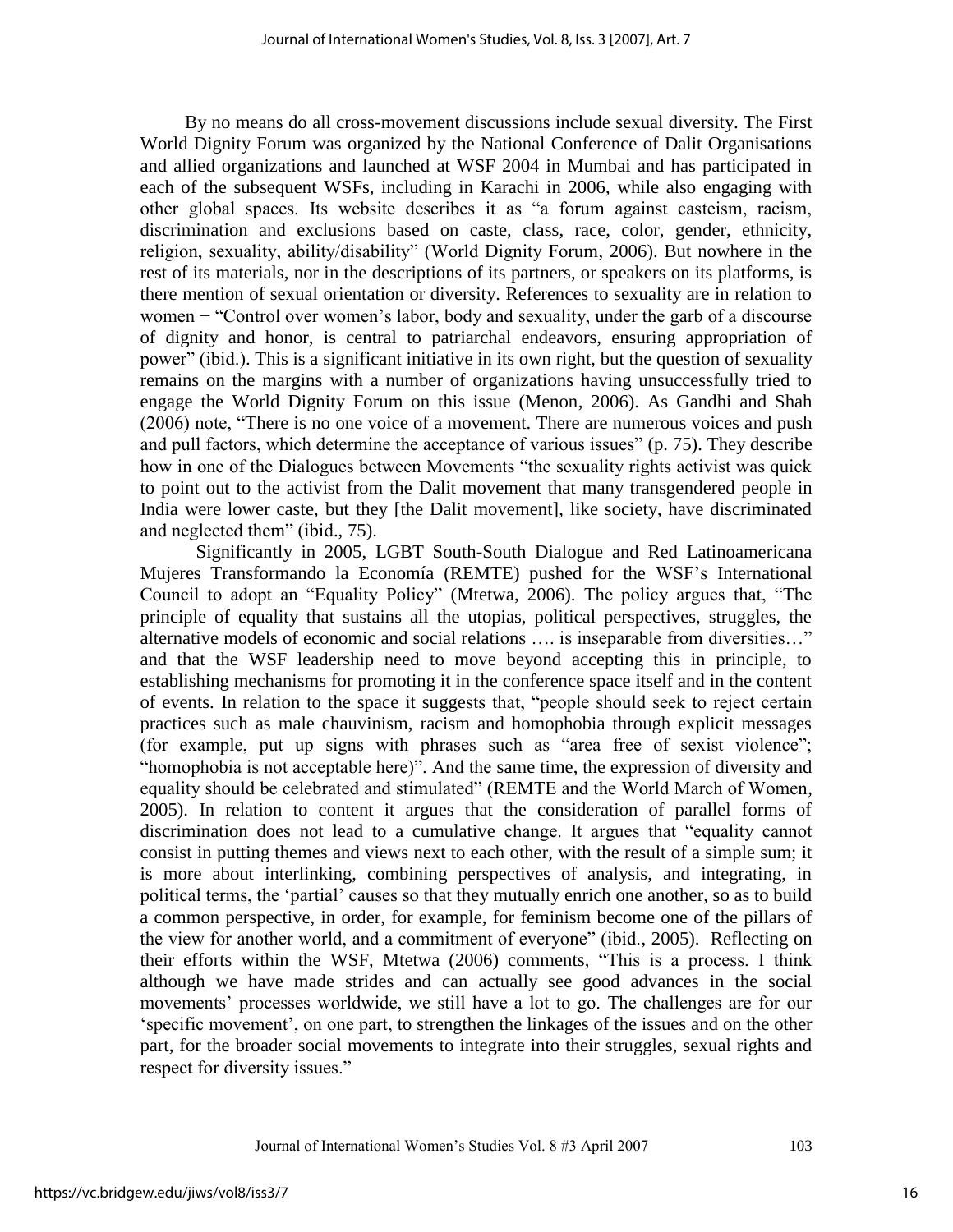## *Embedding sexual rights within movements for global justice*

While the language of "diversity" used by many sexual rights activists at the WSF opens more opportunities for alliance-building than does "LGBT," it remains associated with sexuality, rather than the multiple forms of diversity that are used to justify discrimination, such as race, immigration status or disability. Here too, as with SRHR, I think we need to reconsider our strategies. The decision to seek redress for discrimination by creating essentialist concepts of identity raises diverse challenges. As with reproductive rights, it is clearly important that people articulate their own experiences of oppression, and their own solutions. The development of the LGBT movement has been a huge step forward in naming and enabling people to organize themselves against discrimination, and to mobilize support. This continues to be a critical strategy. That said, the resort to "identity" inevitably sets one up in relation to other identities (Hollinger, 2004). Obando, (2005), for example, recognizing that holding separate events is not moving this movement forward, argues that at the WSF "spaces are assigned for each excluded group to debate their problems, but the 'general' topics such as neoliberal globalization, for example, do not address transvestites' poverty or their lack of access to the formal labor market"  $(p, 3)$ . The implication of this critique, while important in terms of recognizing a link between gender, sexuality and economics, is that the specific exclusions faced by each marginalized group need to be named and given a platform in discussions of economic justice. While it would be important to understand the specificity of exclusion experienced by different groups, it would be impossible, and, I would argue, unhelpful strategically to get into a naming dynamic – which would one leave out? Indigenous people? Transgender people? Women? Immigrants? Minority ethnicities? Disabled people? Lesbians? I would argue that we would do much better to analyse the ways in which dehumanization or, in Fraser's terms, lack of recognition, of diverse groups of people are interwoven with issues of inequitable distribution of economic resources. This is because, in general, anyone who does not match the dominant norm − in international terms usually those who are male, white, heterosexual and from the west − in language, color, sexual or gender expression, family organization, or any other attributes or forms of social organization will have less social and personal recognition and less access to resources. Hence the difficulty of focusing on discrimination against specific identities, in this case LGBT, when trying to address broader challenges of globalization, discrimination and economic justice. As long as our priority goes to describing ever-smaller groups in relation to the benefits experienced by the dominant group we fail to envision a new society in which identities do not determine a hierarchy of citizenships. Indeed the very process of defining each group of necessity requires differentiating it from others (Katyal, 2002; Hollinger, 2004; Premdas, 2006), rather than identifying the shared dimensions of subordination. For example, while those engaged in marriage equality struggles on behalf of lesbians and homosexuals may well win their right to marry  $-$  the social recognition of their love relationships  $-$  in certain jurisdictions, in so doing they may further reinforce the non-normativity of those who do not want to marry (Meeks, 2001), or of those, in other categories of non-conformity, such as transgender people, who are still far from being able to enter into public discourses about their right to most of the resources of citizenship, let alone marriage. Indeed, those seeking recognition within current gender norms may succeed in being added in as citizens but will not have contributed towards creating a new notion of citizenship (Avila,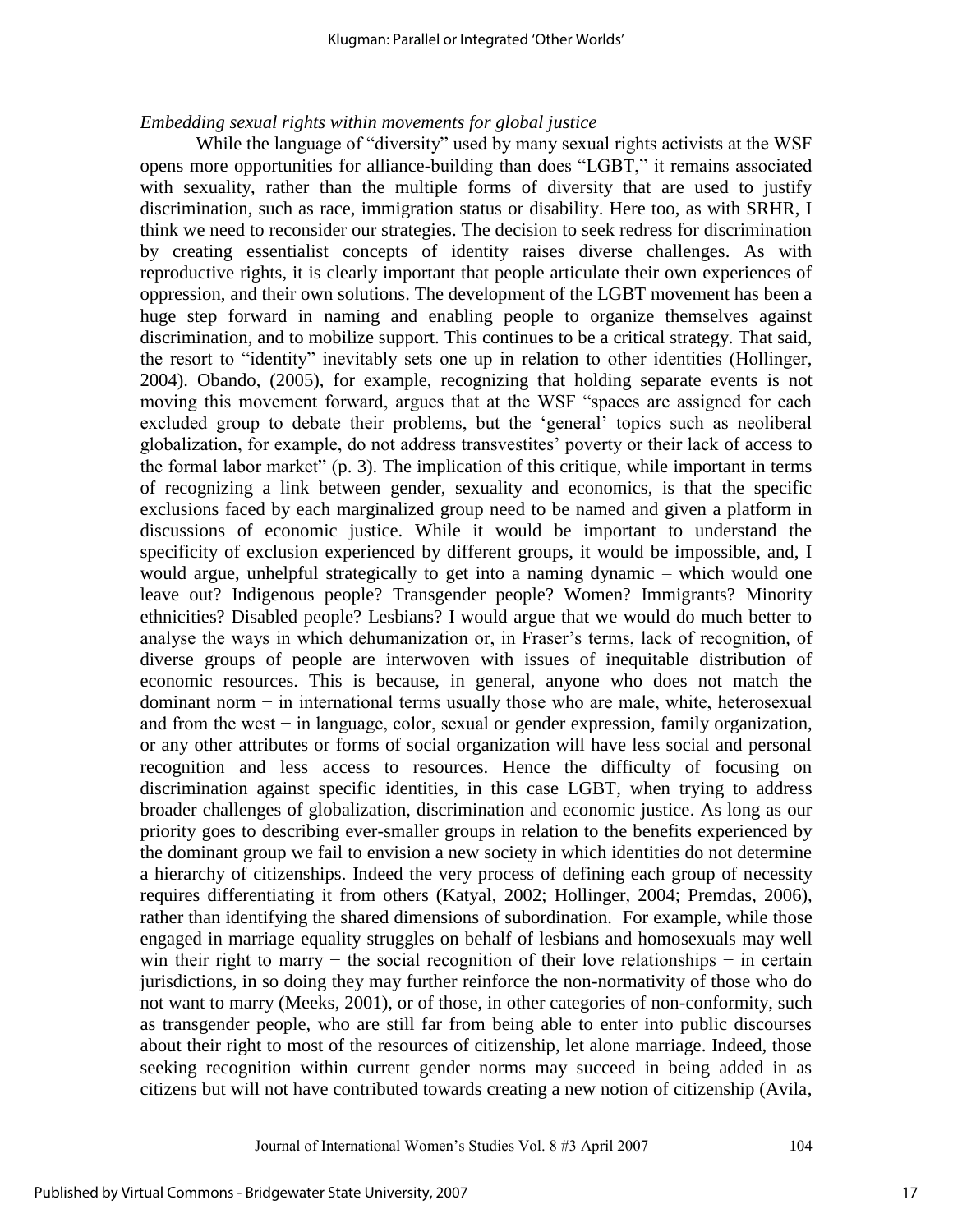1999, p. 7). They would not have challenged the current norm in which those who are not married are excluded from social recognition and equitable distribution of resources (whether pensions or health care). When people's only goal is to build their own group, and, more problematically, when being that group becomes more important than being and acting in solidarity with everyone who is marginalized, then identity-specific organization offers little possibilities for promoting social justice and full citizenship for all. This is not only a challenge for LGBT groups; but for all groups concerned with human rights and development, many of which are avoiding incorporating sexual diversity into their own agendas. As long as this remains the case, LGBT groups will have to both organize themselves and challenge the broader human rights and development terrain to be fully inclusive in their analyses and strategies. The concept of recognition specifically allows us to see potential for collaboration across discrete identity groups, because of a shared experience of being shamed or devalued in society (Klugman, 2007). More radically, rather than giving or removing rights on the basis of diverse identities, it raises the possibility of developing a vision for a full citizenship which recognizes all people as having equal value (Fraser, 2001) and equal claims on a new form of citizenship, stripped of its current exclusions, whether based on sexuality, race or anything else (Klugman, 2007).

In taking this position, I want to make clear that I am not arguing against working on group-specific issues. The specificity of discrimination often demands that organizations work towards short-term, group-specific gains. Paisley Currah (2003) describes how such practicalities as the need for identity cards are critical for the daily lives of transgender people, and therefore provide a basis for organising even while such groups are imagining and struggling for an alternative more inclusive world. This holds for all groups of people suffering specific exclusions which need to be challenged in the short term, and who may need to organize together in order to build self-esteem and solidarity. That said, the bases for such organization should be locally determined and solidarity across countries needs to be responsive to local forms of social, economic and political organization.<sup>14</sup>

However, the opportunities offered by the WSF raise broader organizational and strategic questions. If it provided only a space for networking between LGBT groups, that would be an important but somewhat limited achievement. The trends towards engaging with other networks working on sexuality is a very exciting step forward, as are the efforts to open discussions with movements addressing other dimensions of discrimination. What has not yet moved forward in any substantive way is a linkage between claims for sexual rights and the broader economic claims of the WSF. As the sexual rights field develops, greater effort is going in to understanding the links between sexuality and broader development issues (Armas, 2006). The challenge to both sexual diversity activists and economic justice activists would be to recognize how groups suffering social discrimination end up being particularly marginalized in the global economy. Identifying how lack of recognition of a range of groups links to inequitable

Journal of International Women's Studies Vol. 8 #3 April 2007 105

 $14$  Gupta (2005) describes how the category of "gay" has provided a meaning and space for middle class homosexuals in India who self-identify with this western construct; but it has also allowed this grouping to denigrate the working class and more effeminate "kothis." In this process those whose class or historical cultural positioning locates them on the margins of society can be further marginalized as those defined as "gay" are legitimized.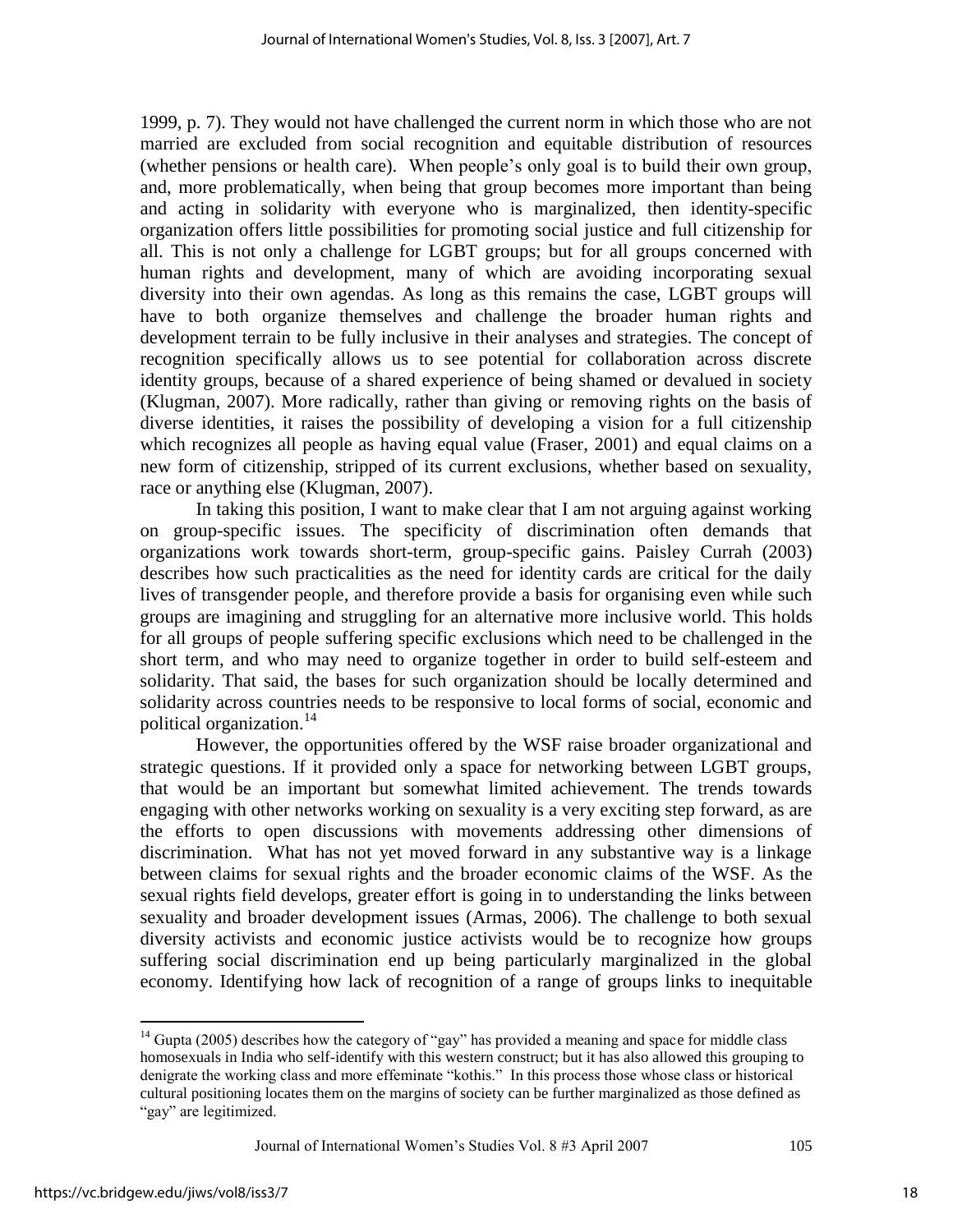distribution of resources would be a first step towards building solidarity between movements, and ultimately shaping a shared agenda for economic and social justice.

The vision of full citizenship also begs the question of the third of Fraser's concepts, representation. For how is society to be reoriented towards a more inclusive paradigm if those most excluded have no political platform. We see, from country to country, a wide range of subordinated groups not represented in the existing political systems. Included amongst these we see the lack of recognition of people with nonconforming sexualities or genders as legitimate political constituencies and being publicly non-heterosexual as a disqualifier for political office in many jurisdictions (Richardson, 1998). Yet the ability to participate in the political life of the community, the state and the nation, to represent these and to be represented, is crucial. The WSF provides a space for exploring some of the ideological and practical implications of representation, as evidenced by the efforts of sexual diversity organizations to influence both representation and organization of the space itself as friendly towards all people. This is one of the areas in which the WSF is making some progress, as the International Council somewhat slowly becomes more diverse. However, in reviewing challenges for the WSF in Nairobi, Onyango Oloo (2006), National Coordinator of the Kenya Social Forum notes the enormous difficulties they faced in securing women's representation and in making the space safe for women. It goes without saying that if this remains the case for women, it will be that much harder for people who publicly display any form of sexual or gender non-conformity.

#### **Conclusion**

In this paper I have tried to draw out a few of the reasons why issues of sexual and reproductive rights remain at the margins of the major themes of the WSF. I've suggested that sexual and reproductive health and rights activists tend to focus on the specificities of strengthening the quality of sexual and reproductive health services or on advocacy for policy change. Some of this can be done successfully without taking on broader questions of globalization; hence the WSF does not provide a strong lure. In so doing, they too are engaged in the politics of recognition as they try to build policy makers' and health workers' ability to see women as agents in their own right, with the right to make decisions for themselves regarding sexuality and reproduction. But by and large, they do not engage in advocacy to address the broader economic and political factors at the global and national level that are undermining the possibility of quality public services (including sexual and reproductive health services), an approach that would enable them to find common cause with NGOs and social movements in other sectors and to build a stronger base for mobilization. Similarly, until LGBT and even sexual diversity activists can move beyond essentialist understandings of identity to analyzing the ways in which their marginalization and that of other groups works for transnational and national economic systems and cultural hegemonies, they are unlikely to be able to achieve more than small policy advances for some groups, in the process excluding others.

Corpuz (2002) poses the challenge for the feminist movement in the WSF to not only work in their traditional areas of expertise, such as violence against women, but to move into issues pertaining to the global economy. This paper has attempted to deepen this proposal by suggesting that it is not only that feminists need to enter into movements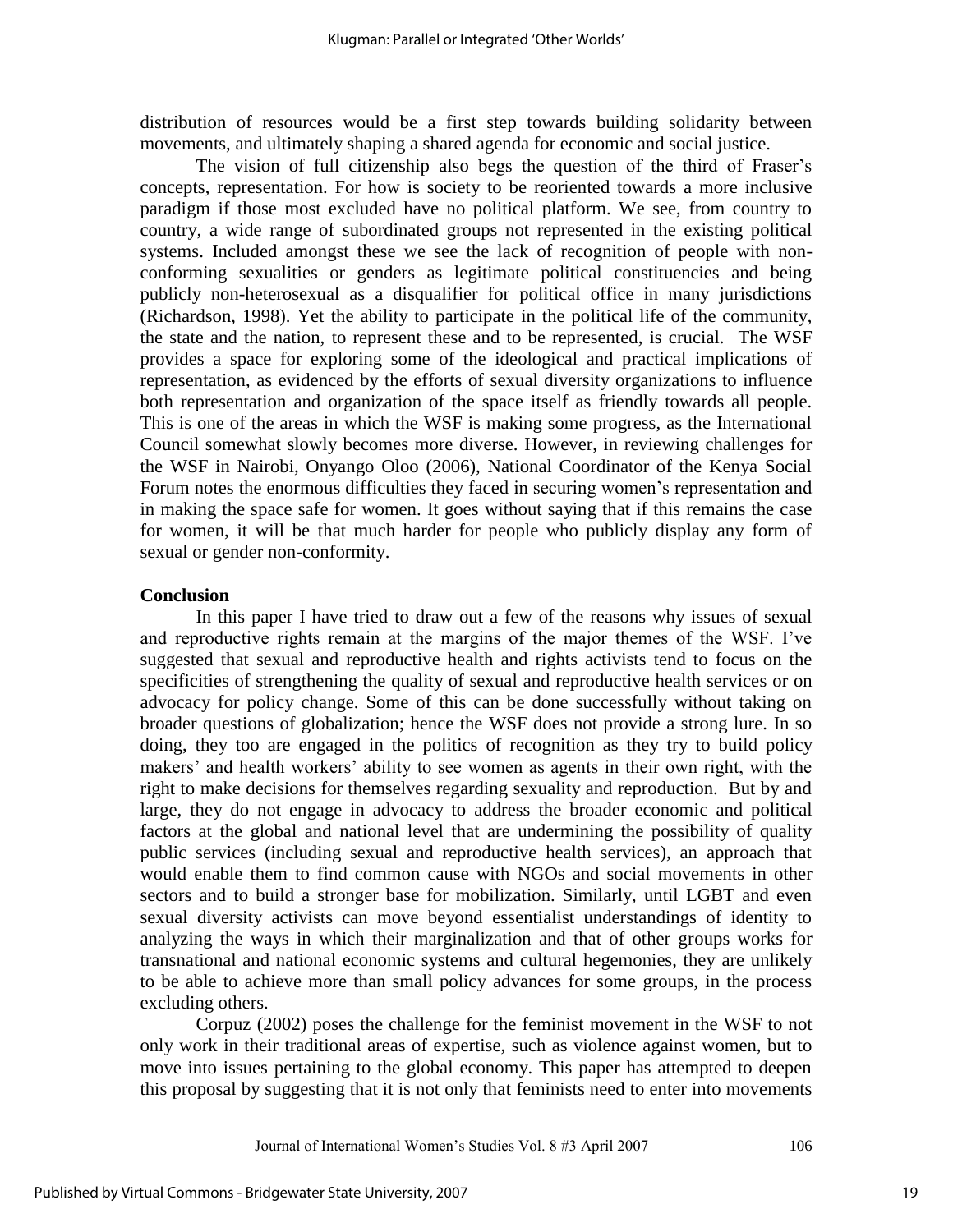taking on other dimensions of globalization, but that they need to be able to show how sexuality and reproduction shape national and transnational notions of citizenship and exclusion. They need to draw parallels with other dimensions of exclusion and marginalization, such as ethnicity and class and in so doing build alliances which promote a) a *recognition* of all people as equal human beings; b) the right of all those people to fair distribution of global and national *resources* to enable them to live decent lives; and c) mechanisms for the participation and *representation* of all these people in political decision-making at local, national and global levels.

While this paper has focused on citizenship because the state remains the most important vehicle for ensuring social justice, the argument applies as much to those without citizenship. The movement of people across national boundaries in search of economic opportunities or to avoid various types of discrimination and persecution increases the differentials determining access to resources, recognition and representation, and indeed large numbers of people, "foreigners" and "aliens," have no claims on citizenship at all. The importance of a shared set of values and vision across national boundaries cannot be overemphasized given that many of the forces leading to conservative positions at national levels are organized transnationally − including transnational economic institutions and politico-religious transnational movements (Brenner, 2004). Participants in these tend to see themselves enjoying transnational citizenship, whether as the global economic elites who move with freedom and employment from place to place or as those "that seek to reterritorialize nation-states" currently divided by political borders as a transnational community rooted in a great religion" (Ong, 2006, p. 6).<sup>15</sup> Progressive civil society, in contrast, has tended to mobilize on specific issues at specific focal moments, but is very far from establishing deep-rooted transnational networks that might invoke action at national, regional and international levels on an ongoing basis. One of the sites for global solidarity between movements should be in relation to both the global corporations and the UN structures which are responsible for regulating − criminalizing or enabling − the movement of people, whether for political, economic or social purposes. We need to work together to understand how these levels of exclusion work and what could be done about them across the specificities of each group's concerns and to collectively envision alternative kinds of global relations and alternative kinds of citizenship.

The WSF offers a space in which to at least explore the possibilities of developing a shared vision; the possibilities of bringing together diverse movements to be able to mobilize enough constituencies to have an impact on transnational issues. While the WSF itself does not provide a single political perspective, it does provide the opportunity to insert new issues into debates, and to form wide-ranging linkages between networks.

Journal of International Women's Studies Vol. 8 #3 April 2007 107

 $15$  This process pertains to conservative movements within a number of global religions and is particularly complex since their claims at times cohere with those struggling against the injustices of globalization. Yet by and large they tend to propose remedies that reinforce women's subordination and propose the strengthening of patriarchal forces in the home and in public life. Yuval-Davis (2001) suggests that the phenomenon of people experiencing themselves as being positioned not only in relation to the state and the resources of citizenship it offers or denies, but also in relation to other positionings, such as membership in a transnational religion, require us to think in terms of "transversal citizenship politics" operating at many levels rather than only at the national level.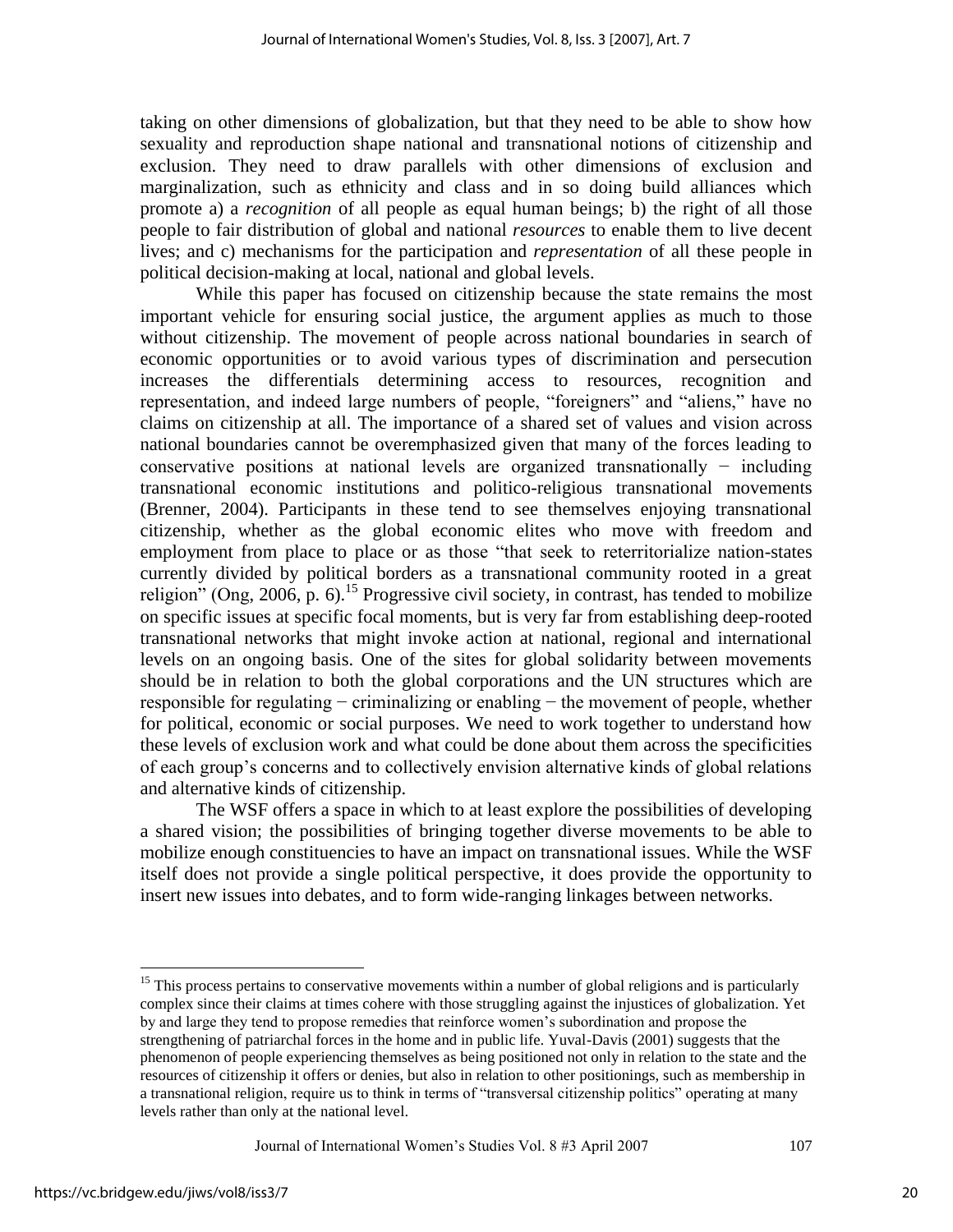**References** 

- MRZine, "African LGBTI Human Rights Defenders Warn Public Against Participation in Campaigns Concerning LGBTI Issues in Africa Led by Peter Tatchell and Outrage!" A project of the Monthly Review Foundation. 31 January 2007. <http://mrzine.monthlyreview.org/increse310107.html>
- Armas, H. "Exploring Linkages Between Sexuality and Right to Tackle Poverty." IDS Bulletin: Sexuality Matters 37.5 (2006) :21-26.
- Articulación Feminista Marcosur. "Campaign against fundamentalism, people are fundamental.‖ Articulación Feminista Marcosur. 26 October 2006 [<http://www.mujeresdelsur.org.uy/>](http://www.mujeresdelsur.org.uy/)
- AWOMI. African Women Millennium Initiative on Poverty and Human Rights. Upublished pamphlet advertising their event at the Polycentric WSF, Bamako, 2006.
- Avila, M. B. "Feminismo y ciudadanía: La producción de nuevos derechos" [Feminism and citizenship: the production of new rights], in Scavone, L. (coord.), Género y salud reproductiva en América Latina [Gender and Reproductive Health in Latin America], Cartago, Costa Rica: Libro Universitario Regional, 1999: 57-83; English translation.
- Alvarez, S. with Faria, N. and Nobre, M. "Another (also feminist) World is Possible," Dossiê Feminismos e Fórum Social Mundial, Revista Estudos Feministas 11.2 26 October 2006 [<http://www.choike.org/documentos/wsf\\_s313\\_alvarez.pdf>](http://www.choike.org/documentos/wsf_s313_alvarez.pdf)
- Becker, J. and Leitman, E., "Introducing sexuality within family planning: the experience of HIV/STD prevention projects from Latin America and the Caribbean," Quality. 8, (1997).
- Brenner, J., "Transnational feminism and the struggle for global justice," in Sen, J. Anand, A., Escobar, A and Waterman, P. (eds.) The World Social Forum: Challenging Empires. New Delhi: The Viveka Foundation, 2004: 25 – 34.
- Budlender, D.(ed.) The Right Reforms? Health Sector Reforms and Sexual and Reproductive Health − Training Manual. Johannesburg: Women's Health Project. School of Public Health, University of the Witwatersrand, 2005. 26 October 2006 [<http://www.wits.ac.za/whp/rightsandreforms/training.htm>](http://www.wits.ac.za/whp/rightsandreforms/training.htm)
- Butler, J. Gender Trouble: Feminism and the Subversion of Identity. New York: Routledge, 1990.
- Cabrera-Balleza, M. Feminist Dialogues, WSF Live*,* 16 January 2004, Les Penelopes*,* 25 January 2007 [http://www.penelopes.org/Anglais/xarticle.php3?id\\_article=756](http://www.penelopes.org/Anglais/xarticle.php3?id_article=756)
- Chen, M. A. "Engendering World Conferences: the International Women's Movement and the United Nations" Third World Quarterly 16.3 (1995):477-493.
- Cohen, C. "Punks, bulldaggers and Welfare Oueens: the Radical Potential of Oueer Politics?" in Blasius, M., (ed.), Sexual Identities, Queer Politics. Princeton University Press: Princeton, 2001: 200-225.
- Correa, Sonia, Coordinator Sexual and Reproductive Health and Rights Program, DAWN. Email interview. 27 October 2006.
- Corpuz, V. "Key issues for thinking about globalization from a gender perspective," Paper presented at the Seminar: Global, diverse and plural feminisms February 2, 2002*,* World Social Forum, Porto Alegre. 26 October 2006 [<http://alainet.org/publica/retosfem/en/key.html>](http://alainet.org/publica/retosfem/en/key.html)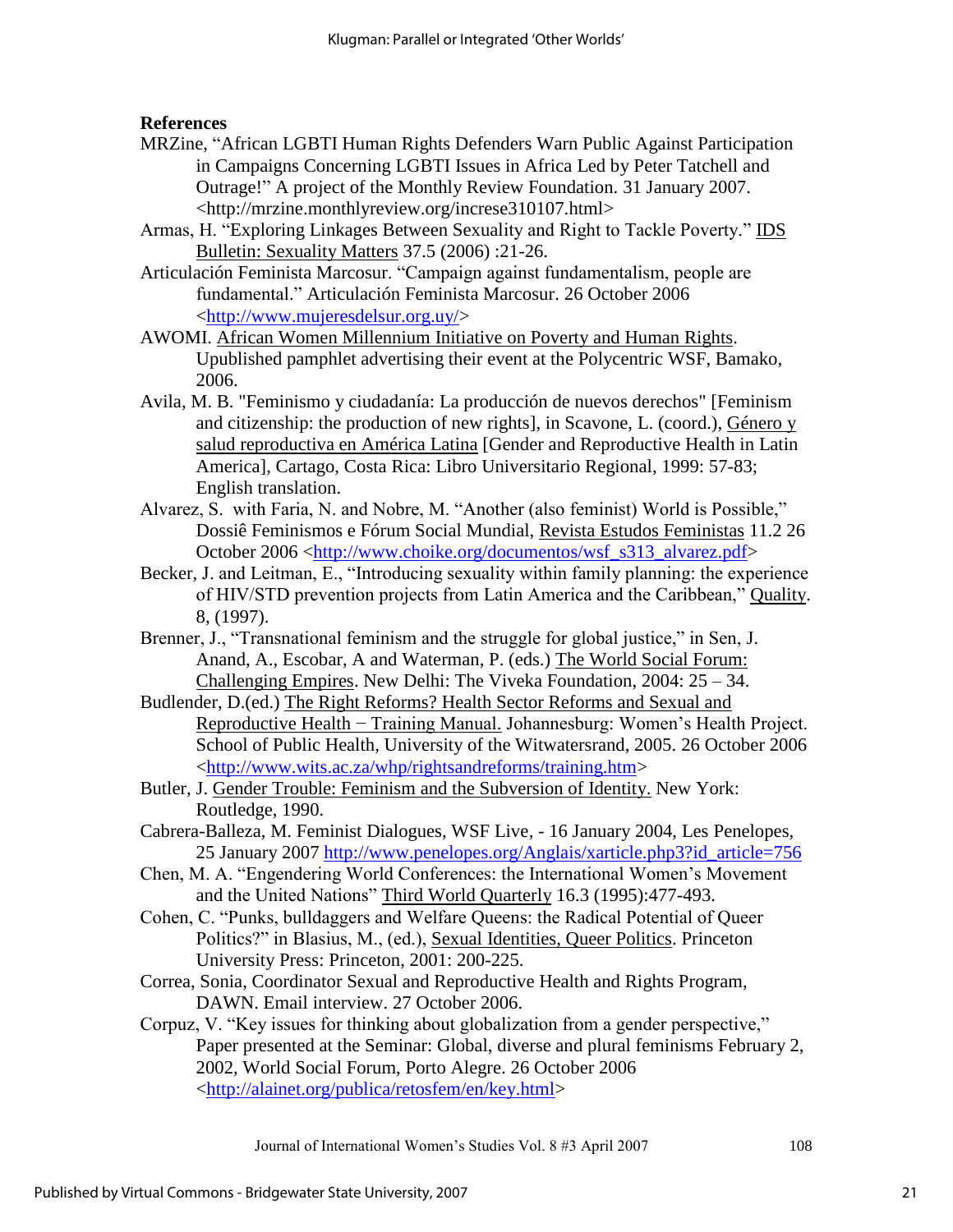- Countdown 2015. Global Roundtable Declaration*,*2004. International Planned Parenthood Federation. 26 October 2006 [<http://content.ippf.org/output/ICPD/files/4918.pdf>](http://content.ippf.org/output/ICPD/files/4918.pdf)
- Currah, P. 'The transgender imaginary." The Georgetown Journal of Gender and the Law 4 (2003):705-720.
- DeJong, J. "The Role and Limitations of the Cairo International Conference on Population and Development." Social Science and Medicine 51 (2000) : 941-953.
- Duddy, J. "What Happened at the Fourth World Social Forum in Mumbai, India?," 2004 Resource Net Friday File. 165. 26 October 2006

[<http://www.awid.org/go.php?list=analysis&prefix=msg&item=00167>](http://www.awid.org/go.php?list=analysis&prefix=msg&item=00167)

- Duddy, J. "An interview with Carol Barton, Women's International Coalition for Economic Justice,: How is a gendered perspective being placed on the agenda of the 2004 World Social Forum?" (2004a) Association for Women's Rights in Development. 26 October 2006 < [http://www.awid.org/go.php?stid=846>](http://www.awid.org/go.php?stid=846)
- Fall, Y. "The Africa Day celebration: What is the Message for GCAP?" 26 May 2005 Pambazuka News – Weekly forum for social justice in Africa. 26 October 2006 <http://www.pambazuka.org/en/category/comment/28319>
- Fall, Y. President, African Women Millennium Initiative on Poverty and Human Rights (AWOMI). Email interview. 25 October 2006.
- Feminist Dialogues Coordinating Group. Feminist Dialogues 2005 . Porto Allegre, Brazil, Manila: Isis International, July 2006.
- Feminist Dialogues. Narrative Report, The Polycentric World Social Forum, Bamako, 18 –23 January 2006. Unpublished, Femnet, 2006a.
- Francisco, Josefa (Gigi), DAWN coordinator for South East Asia. Email interview. 6 October 2006.
- Fraser, N. Justice Interruptus: Critical Reflections on the "Postsocialist" Condition. New York: Routledge, 1997.
- Fraser, N. "Social justice in the knowledge society: redistribution, recognition and participation," Beitrag zum Kongress "Gut zu Wissen," Heinrich-Boll-Stiftung, May 2001:8 26 October 2006
- [<http://www.wissensgesellschaft.org/themen/orientierung/socialjustice.pdf>](http://www.wissensgesellschaft.org/themen/orientierung/socialjustice.pdf)
- Gandhi, N. and Shah, N. "Inter Movement Dialogues: Breaking barriers, building bridges.‖ Development 49.1 (2006)**:** 72–76.
- Garrido, Lucy. Member of the coordination team. Articulación Feminista Marcosur. Email interview. 24 September 2006.
- Gupta. A. "Englishpur ki Kothi: Class Dynamics in the Queer Movement in India" in Narrain, A. and Bhan, G., (eds.), Because I Have a Voice: Queer Politics in India. New Delhi: Yoda Press, 2005: 123-142.
- Hardy, Y. "Human rights: A Central Point of Reference." Rpt in Blin, A., Bouguerra, L., Cattani, A., Grante, E. and Guilheneuf, P, 100 Propostas do Forum Social Mundial. Vozes, 2006.
- Haralanova, C. "Is there an Equal Space for Women's Rights Discussions at the Forum?" WSF Key Issues, 29 January 2005, Les Penelopes. 26 October 2006. [<http://www.penelopes.org/Anglais/xarticle.php3?id\\_article=1213>](http://www.penelopes.org/Anglais/xarticle.php3?id_article=1213)
- Hollinger, D., 'Identity in the United States'. Rpt in Tazi, N. (ed.) Key Words: Identity. New York: Other Press, 2004: 27- 45.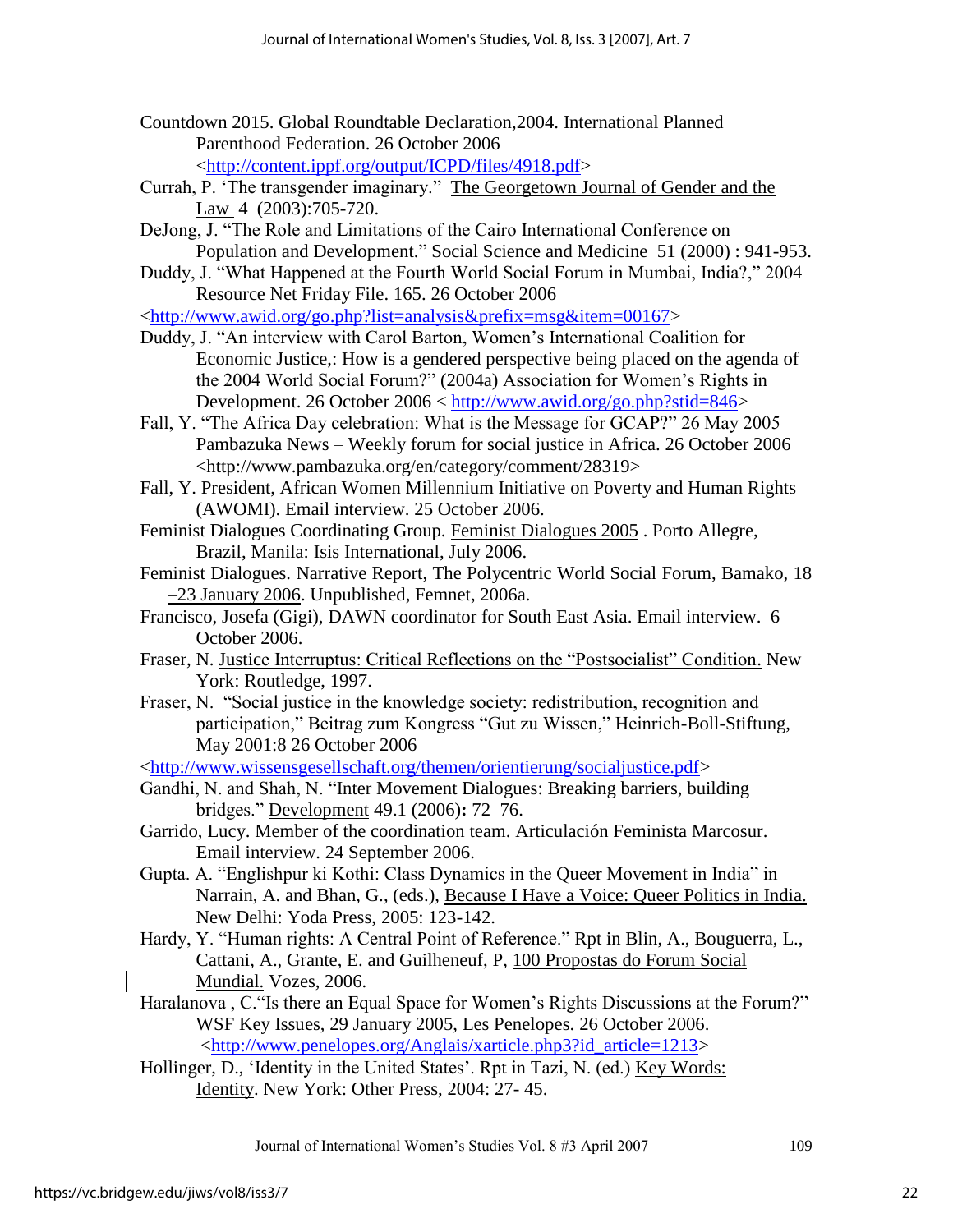- International Planned Parenthood Federation Western Hemisphere, How gendersensitive are your HIV and Family Planning Services? New York: IPPF, 2002.
- Juang, R. "Transgendering the Politics of Recognition," in Currah, P., Juang, R., and Minter, S. (eds.) Transgender Rights. University of Minnesota Press, 2006: 242- 261.
- Katyal, S. "Exporting Identity." Yale Journal of Law and Feminism 14 (2002): 97-176.
- Klugman, B. "Sexual Rights in Southern Africa: A Beijing Discourse or a Strategic Necessity?" Health and Human Rights 4.2 (2000): 132-159.
- Klugman, B. "Locating and Linking Sexuality in Development and Human Rights." International Journal of Sexual Health (2007) forthcoming.
- León, I. "Introduction," in Challenges for Feminism in a Globalized World. Paper presented at the Seminar: Global, diverse and plural feminisms, World Social Forum, Porto Alegre February 2, 2002, 26 October 2006 [<http://alainet.org/publica/retosfem/en/intro.html>](http://alainet.org/publica/retosfem/en/intro.html)
- León, M. "Mujeres y feminismo en el FSM-FSA: una interacción que se fortalece Magdalena León T.," Publicada en America Latina en Movimiento, 404-405, 16 February 2006. 26 October 2006

[<http://movimientos.org/dss/show\\_text.php3?key=6455>](http://movimientos.org/dss/show_text.php3?key=6455)

- Madunagu, B. "What Direction For SRHR: Focus on Africa" Presentation at the DAWN Panel at the POLYCENTRIC WSF in Bamako, Mali, January 18-23, 2006, unpublished, provided by the author.
- Meeks, C. "Civil Society and the Sexual Politics of Difference." Sociological Theory 19.3 (2001): 325-343.
- Menon, Pramada. Director Programs, CREA. Email interview. 3 October, 2006.
- Mertus, J. "The Rejection of Human Rights Framings: the Case of LBGT Advocacy in the U.S." Paper originally presented as "Applying the 'Gatekeeper Theory' on human rights: the case of LGT rights" at the Annual Meeting of International Studies Association, San Diego, March 22, 2006. Provided by the author.
- Mtetwa, Phumzile, Convenor, LGBT S-S Dialogue, (South-South Dialogue of Lesbians, Gays, Bisexuals and Trans-Gender People, South Africa /Ecuador, FEDAEPS, Ecuador). Email interview. 5 October 2006.
- Murthy, R.K. and Klugman, B. "Service Accountability and Community Participation in the Context of Health Sector Reforms in Asia: Implications for Sexual and Reproductive Health." Health Policy and Planning 19.1 (2004):i78-i86.
- Obando, A.E. "Sexism in the World Social Forum: is Another World Possible?" WHRnet: Sexism in the World Social Forum, 2005; 26 October 2006 [<www.whrnet.org/docs/issue-sexism\\_wsf.html>](http://www.whrnet.org/docs/issue-sexism_wsf.html)
- Oloo, O. "Gendering the WSF Nairobi 2007 Process," Gendering the WSF Process, Public Forum, Ufungamano House, Nairobi, 25 May, 2006; paper revised 4 June 2006; 26 October 2006 [<http://alainet.org/images/12017.pdf>](http://alainet.org/images/12017.pdf)
- Ong, A. "Experiments with Freedom: Milieus of the Human," American Literary History 18.2 (2006): 229-244.
- Premdas, R. "Public Policy and Ethnic Conflict," Management of Social Transformation, 12, [http://www.unesco.org/most/premdas.htm,](http://www.unesco.org/most/premdas.htm) 30 April 2006.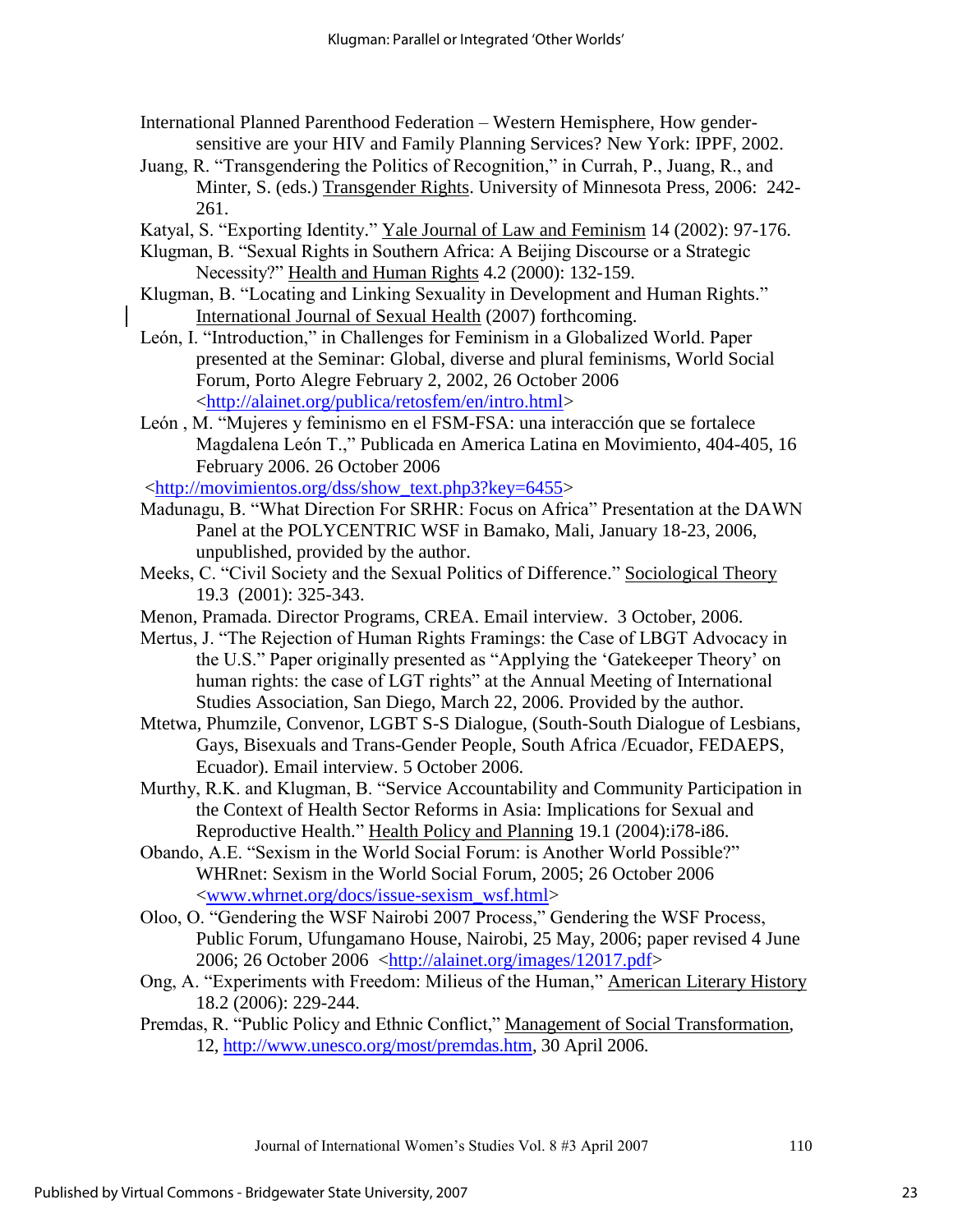- Ravindran, S. and Pinho, H. (eds.) The Right Reforms? Health Sector Reforms and Sexual and Reproductive Health. (2005) Women's Health Project, School of Public Health, University of the Witwatersrand, Johannesburg.
- REMTE − Latinoamericana Mujeres Transformando la Economía and the World March of Women, ‗Elements for the Equality Policy of the WSF, Proposals to be considered at the International Council meeting, Barcelona, June 2005', April 2005.
- Richardson, D. "Sexuality and citizenship." Sociology 31.1 (1998): 83-100.
- Shameem, Saira. Executive Director, ARROW (Asia Pacific Research and Resource Center on Women). Email interview. 30 October 2006.
- Sampson, K. Report on IGTN events at the 2005 World Social Forum', IGTN, 26 October 2006 [<http://www.igtn.org/pdfs//350\\_WSF-2005.pdf>](http://www.igtn.org/pdfs/350_WSF-2005.pdf)
- Tan, Michael. University of Philippines. Email interview. 31 October 2006.
- United Nations, "Programme of Action of the International Conference on Population and Development," Report of the International Conference on Population and Development, 5–13 September 1994, A/CONF.171/13: Report of the ICPD (94/10/18)
- United Nations. Platform for Action of the Fourth World Conference on Women, September 1995, UN Doc. A/CONF.177/20, 1995.
- UN Millennium Project, Taking Action: Achieving Gender Equality and Empowering Women, Report of the Task Force on Education and Gender Equality; New York: Earthscan, 2005.
- UN Millennium Project. Who's Got the Power? Transforming Health Systems for Women and Children. Report of the Task Force on Child and Maternal Health, New York: Earthscan, 2005a.
- VI Foro Social Mundial − II Foro Social Americas, Caracas 2006, Call from the Social Movement Assembly 29 January 2006 [<http://movimientos.org/fsm2006/show\\_text.php3?key=6428>](http://movimientos.org/fsm2006/show_text.php3?key=6428) 27 October 2006.
- World Dignity Forum, [<http://www.worlddignityforum.org/>](http://www.worlddignityforum.org/) 26 October 2006.
- World Health Organization, Sexually Transmitted and other Reproductive Tract Infections: a guide to essential practice, World Health Organization − Reproductive Health and Research, Geneva, 2005.
- World Social Forum, Another world is possible, "Large self-organized panels," World Social Forum, 14 February 2004; 28 October 2006 [<http://www.forumsocialmundial.org.br/dinamic.php?pagina=large\\_selforg\\_panel](http://www.forumsocialmundial.org.br/dinamic.php?pagina=large_selforg_panels)  $s$
- World Social Forum, Another World is Possible, "List of Themes from Past WSFs," World Social Forum, 10 October 2005. 24 October 2006 [<http://www.forumsocialmundial.org.br/dinamic.php?pagina=temas\\_fsm\\_ing>](http://www.forumsocialmundial.org.br/dinamic.php?pagina=temas_fsm_ing)
- World Social Forum, "Call From Social Movements For Mobilizations Against The War, Neoliberalism, Exploitation And Exclusion Another World Is Possible," World Social Forum. February, 2005a. 26 October 2006  $\langle$ http://www.forumsocialmundial.org.br/dinamic.php?pagina=decl\_mov\_soc\_200  $5$  in $>$
- World Social Forum, Nairobi 2007, Another World is Possible, "Alliance 2015 The right to be different: sexual diversity and human rights," World Social Forum, 27